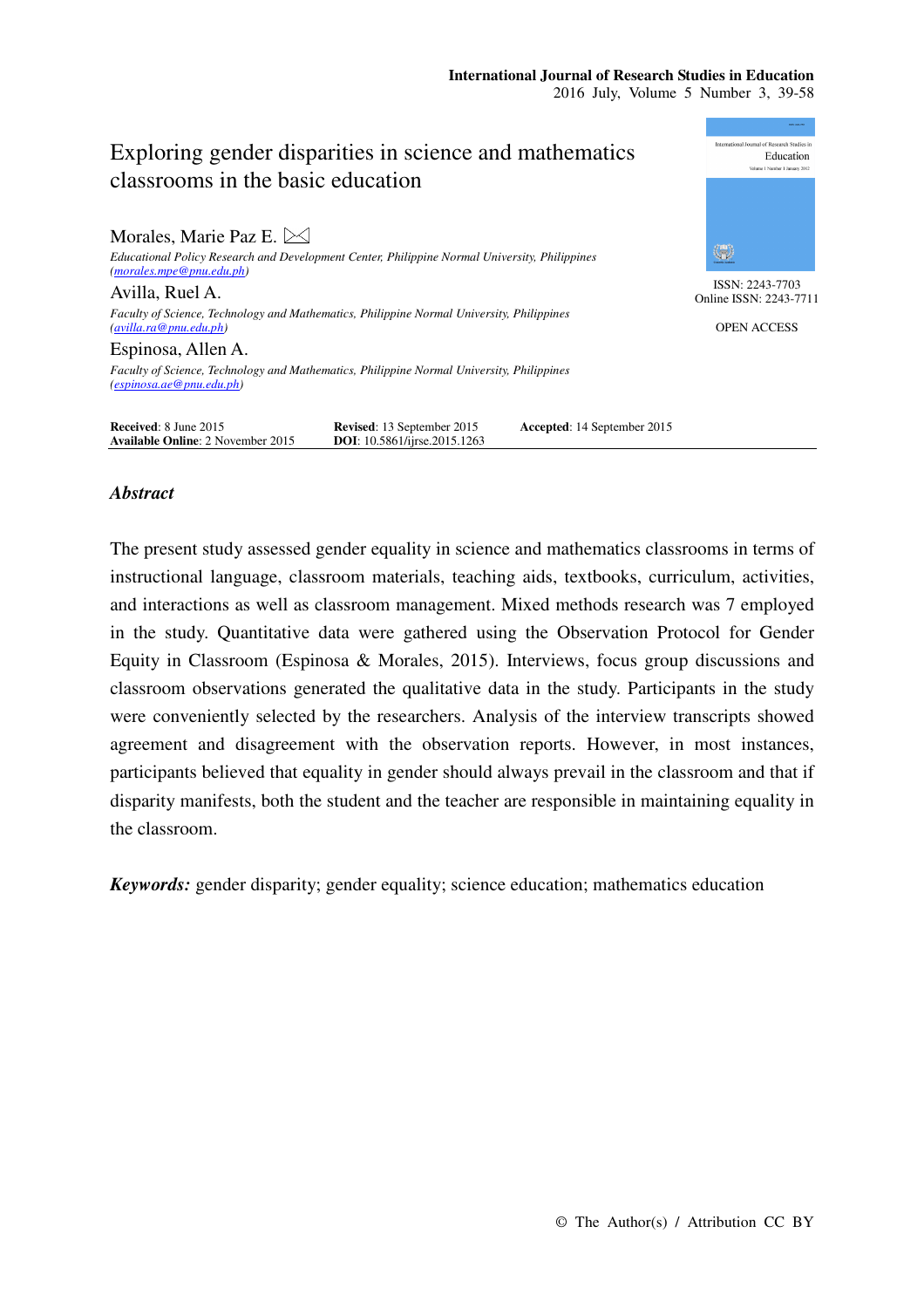# **Exploring gender disparities in science and mathematics classrooms in the basic education**

#### **1. Introduction**

After UNESCO's overarching goal of achieving Education for ALL (EFA) by the year 2015, what would be the next step for education? A country with literate citizenry may not be enough to match the growing global developments. Concerns and ideologies are now shifting from education for the nation to education for globalization. Al-Rodhan and Stoudmann (2006) define globalization as the process of international integration arising from the interchange of world views, products, ideas and other aspects of culture. With a trend towards globalization, UNESCO further visualizes education to provide globally competitive citizenry. Education is a right, as called for by UNESCO (2014) that transforms lives when it is accessible to all, relevant and underpinned by core shared values. Quality education is the most influential force for alleviating poverty, improving health, and livelihoods, increasing prosperity and shaping more inclusive, sustainable and peaceful societies, it is in everyone's interest that it is at the center of the post – 2015 development agenda.

As stressed, UNESCO's post 2015 agenda (UNESCO, 2014) claim education as a fundamental human right and a public good which is key to ending poverty and building an equitable and sustainable future. It is believed to hold a unique role within the new development agenda: it has the power to underpin transformative change, it can provide opportunity; and it can protect the lives of hundreds of millions of people worldwide. As asserted by the post 2015 agenda, transformative education must be at the heart of the post-2015 agenda if a sustainable and equitable future is to be realized. Transformative education is equitable education which must include concrete steps to overcome all forms of discrimination, including those based on disability, gender, race, ethnicity, religion, language, sexual orientation and/or socio-economic status. Taken as a fundamental right, equitable inclusive quality education and lifelong learning for all are the major goals of post – 2015 agenda.

As targeted by 2030, all children must complete full cycle of inclusive quality and gender sensitive education with relevant learning achievements determined through different measures. UNESCO, thus, recommends to its member states: **"Ensure equitable quality education and lifelong learning for ALL by 2030**" as a possible overarching education goal, aiming to achieve - just, inclusive, peaceful and sustainable societies. This overarching goal is translated into specific global **targets** to which countries would commit and could be held accountable, and for which corresponding **indicators** will be developed. Specific priority areas identified are basic education; post-basic & tertiary education; youth & adult literacy; skills for work & life; quality and relevant teaching & learning; and financing education. As proposed, UNESCO holds that *gender equality* requires continued and central attention in post-2015 education agenda.

Revisiting one of the six **Education for All** goals - to eliminate gender biases in the basic education by 2005 and gender equality in education can be reached by 2015 - EFA wants women to have full and equal opportunities in quality basic education. This has been tracked as the Millennium Development Goal of East Asia and Pacific Regional UN Girls' Education Initiative (UNGEI, 2010). The aim is to ensure the availability of quality education for all girls and boys across East Asia and the Pacific region. Achieving gender parity or equal proportions of girls and boys in both the primary and the secondary levels, was the first attempt to achieve this goal. To note, Philippines was one of the countries identified which indicated near parity in 2005. In fact, in 2008, Manahan (2010) quoted Pres. Gloria Macapagal-Arroyo of saying, "We are proud of the gains in gender equality in the Philippines. We are number one in the world in terms of gender parity in literacy and in health." Additionally, the country has been identified to score relatively high on global gender equality indices indicating an overall improvement in recent decades in the situation of women (Social Watch, 2007).

Several researches (Balisacan & Piza, 2003; Balisacan & Fuwa, 2004; Cruz, 2007; Manahan, 2010) found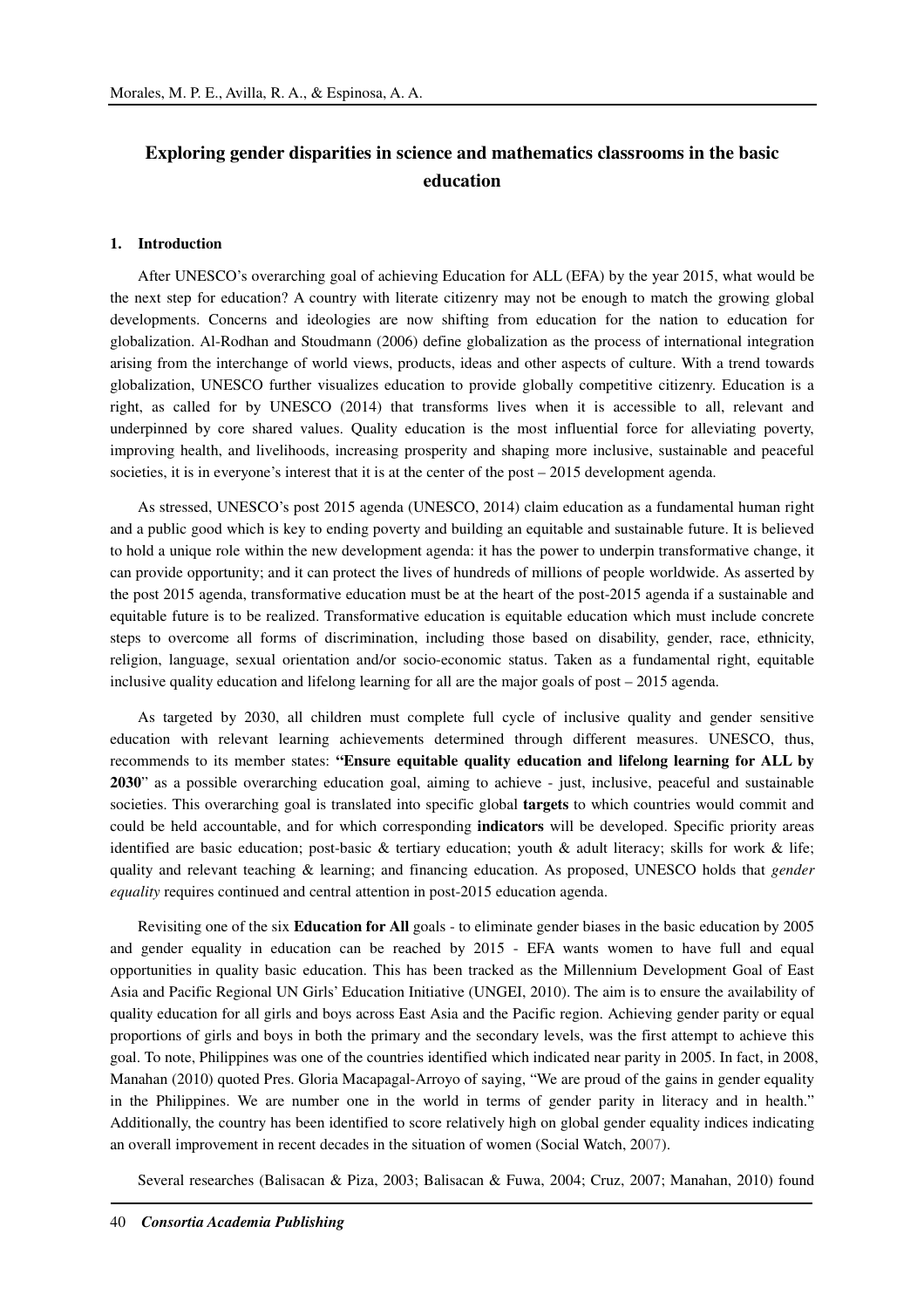the same theme on gender parity in the Philippines. However, as reported by Mesa (2007), the gender parity status of the country has already been stagnant and is believed that as a country, we will not be able to reach the 2015 goal of gender equality. Additionally, Mesa (2007) stressed that country studies dominate the research arena on gender disparities and if we want to elevate our country status to match the global target, there is need to assess gender disparity within the country.

Even with a good bearing in gender parity which is indicated by an overall improvement, the Philippines is still far from achieving gender equality in education (UNGEI, 2010). As defined, gender equality in education also includes equality in the quality of education received and in the teaching and learning processes (gender equality *in* education) as well as in the opportunities available through education (gender equality *through*  education). Apparently, in classrooms, gender biases can be observed in textbooks and learning materials, with women and men often portrayed in stereotypical roles (e.g., girls looking after younger siblings, women doing errands, boys playing football, men as policemen, doctors or leaders, etc.). It is also observed in the practices of teachers and how they interact with students - girls/women and boys/men still often given tasks which are considered typically 'feminine' or 'masculine' academic and training fields (UNGEI, 2010). Thus, UNESCO (2007) recommends that while gender parity indices are computed and utilized to monitor progress, combined quantitative and qualitative aspects of achieving gender equality should also be looked into.

Indicators, data, and information are needed to assess the extent to which gender equality is being achieved in terms of processes and outcomes in education. This will then point to understanding gender gaps that will lead to actions addressing such gaps which will eventually bring our gender equality status to the targeted gender equality in quality education geared at reaching EFA goals and peeping at post – 2015 agenda. Thus, the objective of the present study is to determine gender gaps in Science and Math Education quality offered in the basic education. Specifically, the study aims to assess the gender equality in education quality in the aspects of instructional language, classroom materials and teaching aids, textbooks, curriculum, activities and interactions, and classroom management.

## **2. Literature and Background**

#### *2.1 Terminologies on Gender Studies*

Generally, gender studies define gender equality as the principle of assessing quality of men and women and their right to enjoy equal conditions realizing their full human potentials to contribute to and benefit from the results of development, and with the state recognizing that all human beings are free and equal in dignity and rights. Gender equity is described as how fair and just the distribution of benefits and responsibilities between men and women. It recognizes that men and women have unique needs and power that these should be identified and addressed in a manner that rectifies the imbalance between them. Gender sensitivity connotes the ability to understand and consider the socio-cultural factors underlying gender-based discrimination, socialization of men and women into certain behaviors or opportunities, power relations between men and women, as well as the different needs, problems and levels of access to resources that they have. Lastly, gender discrimination refers to any distribution, exclusion or restrictions made on the basis of socially constructed gender roles and norms that prevent a person, female or male, from enjoying full human rights.

#### *2.2 Gender and Education*

In a report made by UNESCO in 2007, it is emphasized that by year 2015 all children especially girls, those coming from difficult situation and ethnic groups are given free and complete good quality primary education and that gender equality in education is also achieved in which women will have full and equal opportunities in quality basic education. UNESCO's (2007) Millennium Development Goal (MDG) to promote gender equality and empower women was launched in May 2002 by UNGEI aimed to eliminate gender biases in the basic education by 2005 and at all levels by the year 2015. This MDG program pursued to establish networks and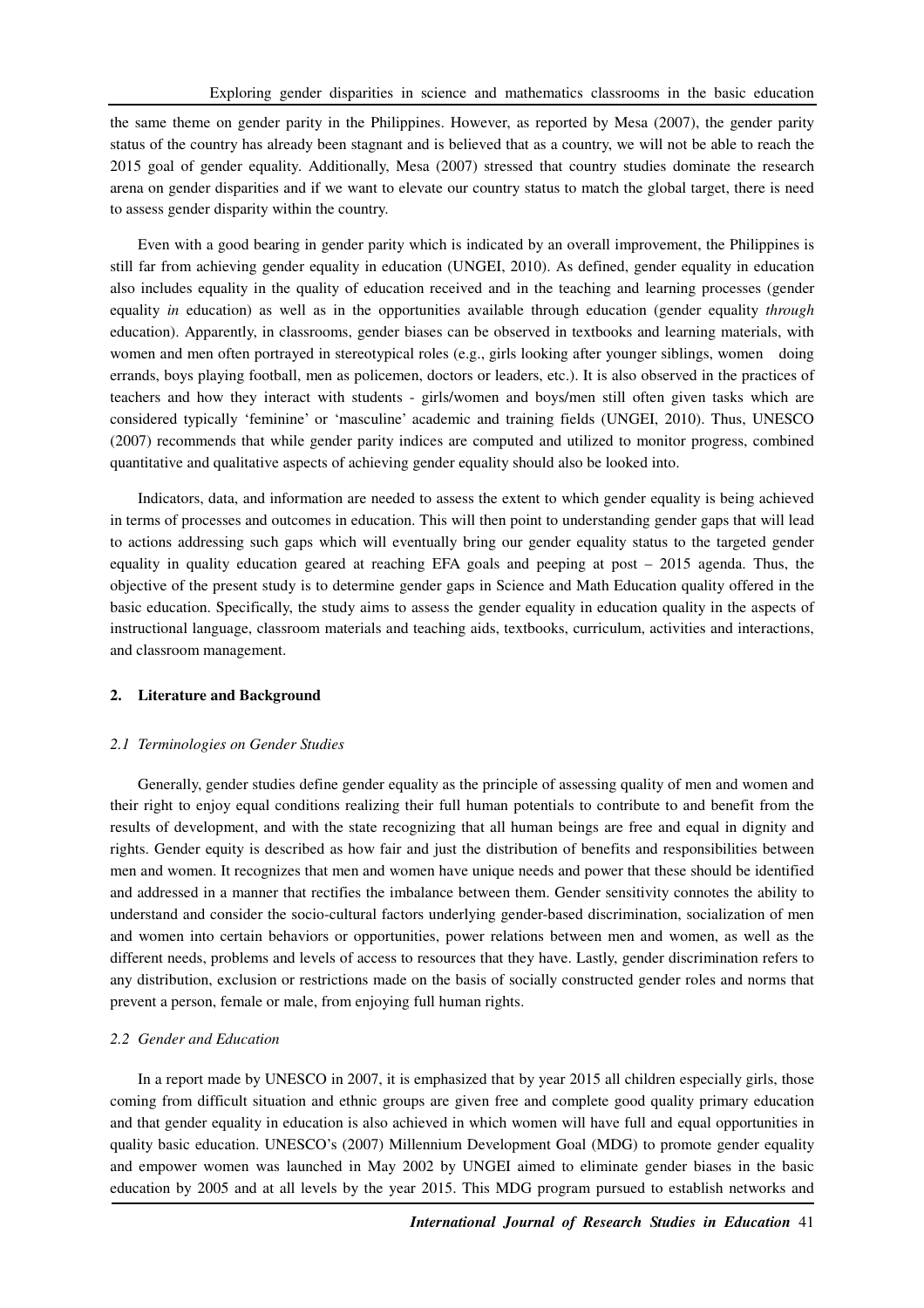partnerships among experts and organization promoting equality in education. One major goal of East Asia and Pacific Regional UNGEI was to ensure availability of quality education for all girls and boys across region. As a monitoring scheme, UNESCO (2007) used Gender Parity indices to indicate equal or near-equal proportions for girls and boys in the different levels of education. Accordingly, of the 19 countries with available data for 2005, only 16 reached the targeted gender parity in primary education while only 9 countries reached gender parity at the secondary level in 2005. Philippines was included in the list of 16 countries that reached gender parity in primary education but not in secondary and tertiary levels.

In the past trends, 1991-2005, as shown by EFA's Global Monitoring Report (GMR, 2008), Philippines was included among the list of countries which are at risk of not being able to achieve gender parity in all levels by 2015 or 2025. Social Watch (2007) supported this report and acknowledged that although the Philippines remains among the countries with a relatively high gender equity index, scoring alongside Australia and Latvia, its pace of development in gender equity over the past years is dismal prodding Social Watch International monitors to rate Philippines' GEI progress as stagnant. Accordingly, its pace of development is almost at the same rate as countries with the lowest scores in the GEI of 2007.

As claimed by Dator-Bercilla (2009), the Philippines may be relentlessly attempting to maintain gender equality and equity, yet efforts may not be enough to facilitate transformative process that will produce equality and equity between women and men in the Philippines. In support, magna carta of Women (RA 9710) institutes that all government agencies shall develop and make available information, education and communication materials on their specific programs, services, and funding outlays on women empowerment and gender equality. To this effect, education sectors specifically the Department of Education (DepEd), Commission on Higher Education (CHED), and Technical Education and Skills Development (TESDA) shall among others develop and promote gender-sensitive curriculum and develop gender-fair instructional materials. In the same line, Gender Equality Guide (2013) provided a checklist for gender equality in the education system which includes:

- review of the formulation of courses for possible gender-bias;
- $\triangleright$  analysis of gender biases in the theories and perspectives discussed in the course content;
- $\triangleright$  analysis of gender biases in assessments;
- review of activities for possible gender biases; and
- review of reading materials, instructional and curriculum materials and textbooks; and review of class policies for possible gender biases

In support to the checklist provided are the ideas of Herz and Sperking (2004) that provided a simple formula for improving gender equality in education: making girls' education affordable, making education a practical reality, making schools more girl-friendly, and improving education quality. Further, UNESCO developed a Gender Equality Framework that describes four dimensions of gender equality in education – equality of access, equality in the learning process, equality of educational outcomes and equality of external results – reinforcing the need to bring gender equality to, within, and through education (Herz, 2006). UNGEI's (2009) three-section program is believed to overcome gender disparities where area one is focused on enhancing access and participation of marginalized groups which included recommendations such as:

- $\triangleright$  building schools at a safe walking distance;
- $\triangleright$  placing community at the center if action;
- $\triangleright$  expanding outreach through alternate modes of schooling; and expanding opportunities for secondary schooling

The second area features improving school equality with a gender perspective which includes inequitable practices within schools such as teacher attention, expectations and valuing, differential treatment within the classroom; and often unequal access to school spaces, resource and facilities. This also includes creating child-friendly/girl friendly school environments and overcoming systematics biases in the teaching-learning process. Finally, the third area focuses on improving learning outcomes which highlight consideration of boys' learning needs, confronting child labor and ensuring the school-to-work transition work for girls.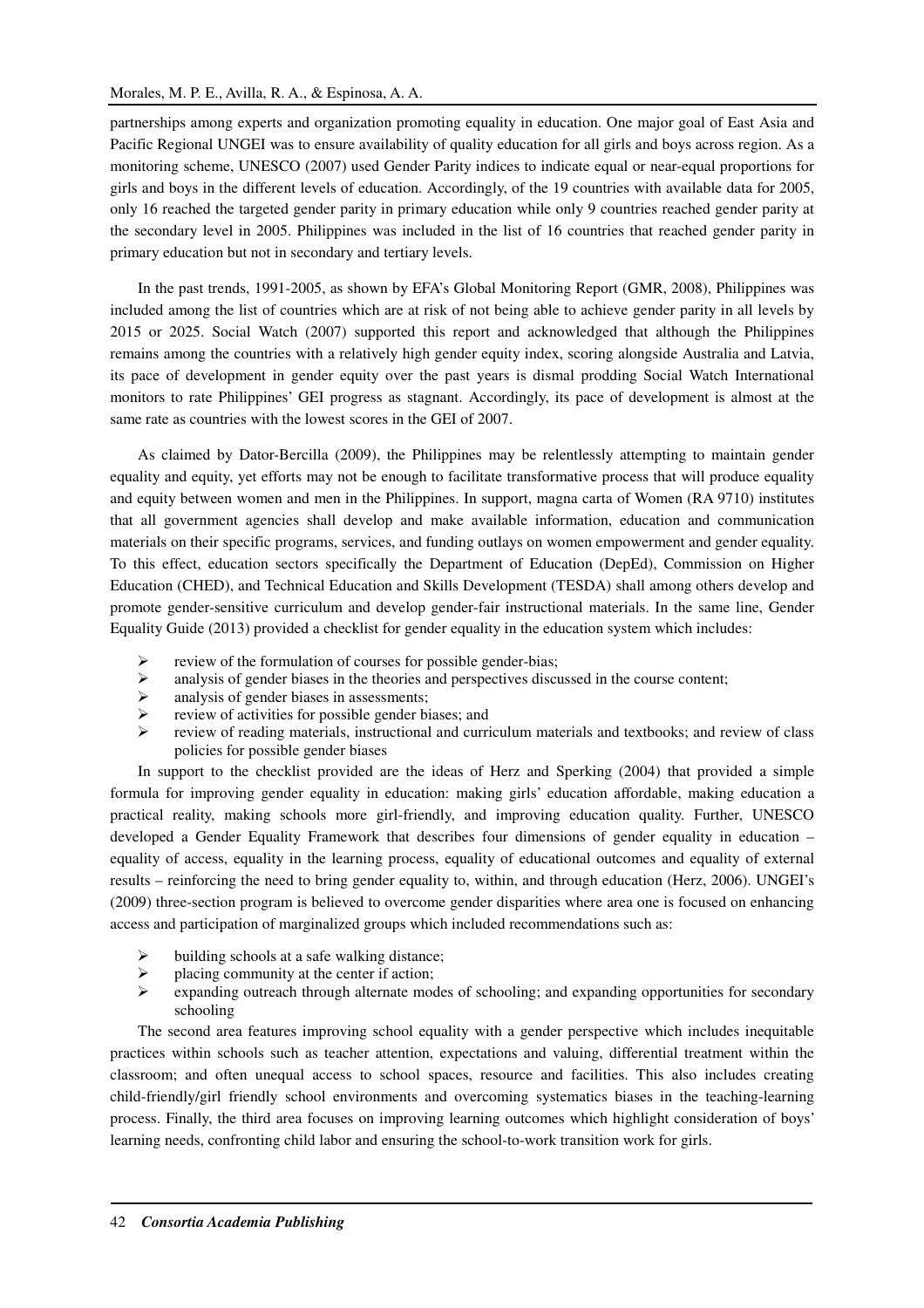#### *2.3 Gender Equality in Education Quality*

Reports in the study of Mesa (2007) stressed that culture and gender gaps which flourished in the region and the provinces were measured as educational disparities between sexes and between the poor and non-poor provinces. It was particularly noted that quality of education is beyond the scope of Mesa's paper which conforms to the initial claims of UNESCO (2012) that major researches in gender equality feature quantitative gender parity or disparity in national and regional levels. Additionally, UNESCO 2012 reported that some indicators like percentage of repeaters and survival rates do not contribute largely on the success or failure in achieving gender equality and even to the teaching and learning process though these indicators can provide information on education outcomes. To note, UNESCO (2012) claimed that educational outcomes and processes should be emphasized in ensuring that gender equality through good-quality education for girls and boys is achieved. UNESCO further stressed that assessing education quality is based on the capacity of instruction and in promoting the desired values and norms. As such, linking gender equality and education quality demands access to good – quality education and full educational accomplishment in basic education in order to eradicate barriers to school enrolment and in teaching modes and methodologies that prevent true gender equality. Thus, good quality instruction is needed to ensure gender sensitivity in learning opportunities in which boys and girls are given fair treatment and appreciation in order to acquire the desired learning outcomes.

As pointed out by EFA Global Monitoring Report 2008 (UNESCO, 2007), teaching can be gender bias. In many countries UNESCO reported that boys are more active and participative in classroom interactions and they get more attention. However, girls in majority of countries are better in literary skills than boys. Interestingly, Mullis, Martin, Fierros, Goldberg, and Stemler (2000) presented in the TIMSS Gender Report that there are few gender differences in the average mathematics and science achievement at the fourth and eighth grades. At the final year of secondary schools, males have significantly higher achievement both in mathematics and science (Mullis, et al., 2000). Likewise, the Philippines share the same dilemma where the low performance and high drop-out rate of boys attributed to child labor poses a real challenge towards achieving gender equality by 2015.

According to UIS data from 2007, boys mostly drop-out of primary school and that the relative access to education of boys and girls is missed in both levels (primary and secondary) of education (CPI of 1.20 in GER for 2008). In connection to these findings, EFA GMR in 2008 showed the difference on the teachers' expectation on learning outcomes and students' behavior according to gender. For instance, if a teacher observes that most female students have low performance in mathematics, all student interactions will lean towards by this conviction. This means that the learning and teaching process gear towards the gender stereotyping of girls and their right to participate in quality learning. Hence, it is also worthwhile to take note of the interaction between the teachers and the students besides giving importance on the school infrastructures accessible and safe for both male and female students. In their interface with students, teachers have to make sure those boys and girls are appreciated by them and the students as well. This can also be done by considering the individual and gender needs of the learners in order to attain quality education because these needs can address values and equity in the milieu of education and the learning/teaching processes at the classroom level. It is also important to guarantee the learning materials, curricula and methodologies in teaching are gender sensitive in order to promote gender equality in learning and teaching. In other words, the aim of gender education is to promote changes in broader social and cultural issues and structures thus, gender equality *in* education is connected to gender equality *through* education.

Education requires equality among its structures which likewise can be evident to fairness and indiscrimination among female students. As such, the remaining challenge for EFA Goal 5 is the gender ideologies both in education and the society and not only on learning and accessibility to it (UIS, 2010). However, there are some issues on the qualitative aspect of learning process that are not emphasized while the monitoring progress towards the achievement of Goal 5 is mostly focused on quantitative aspects of achieving gender parity, qualitative issues in learning processes are often overlooked. In this tone, it is important to address the monitoring and evaluation mechanisms in order to look into the qualitative issues in teaching and learning.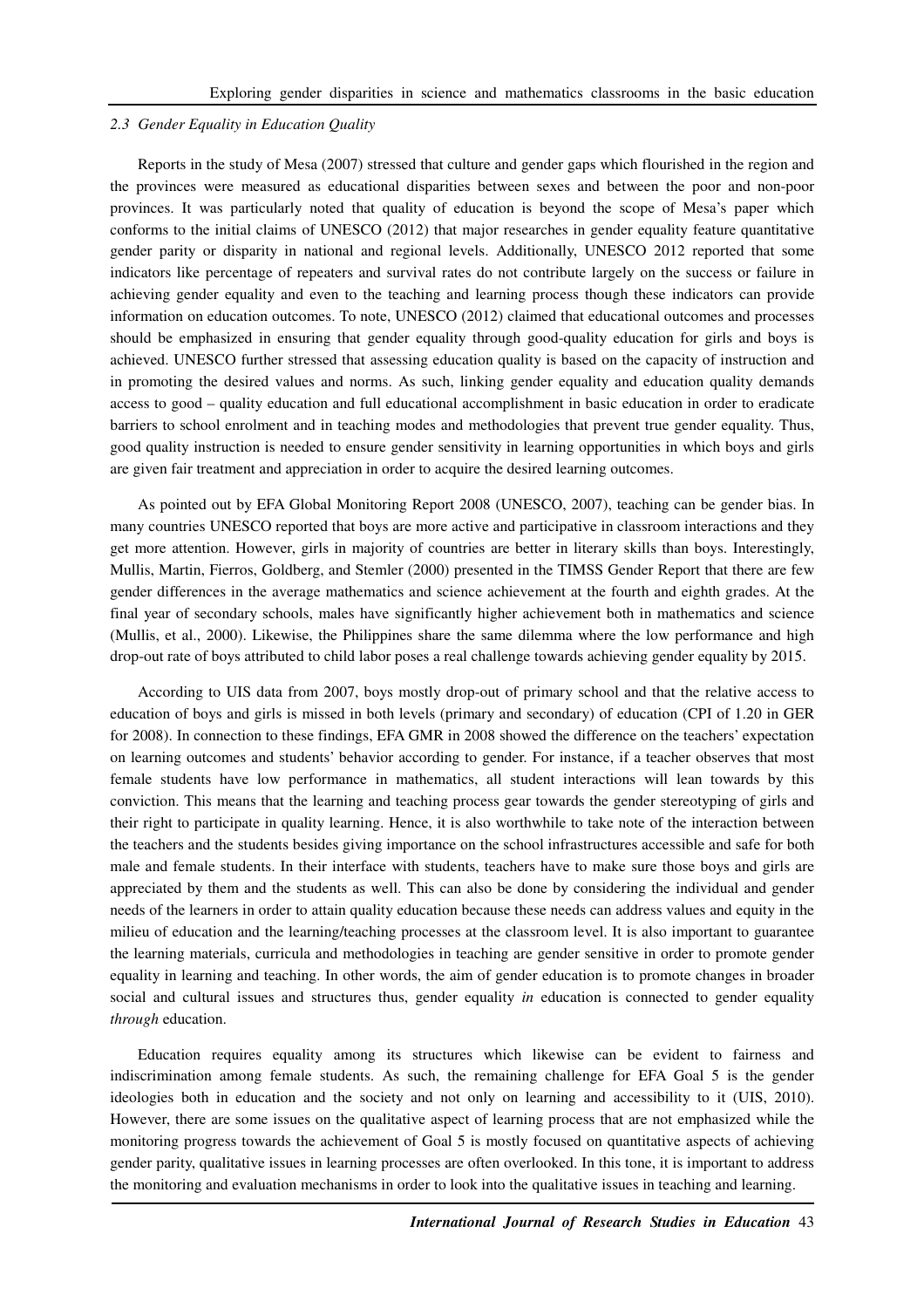### **3. Methodology**

 Mixed method was utilized in the study. Quantitative research design combined with qualitative approaches was used in exploring the gender equality in education quality specifically in the aspects of instructional language, classroom materials and teaching aids, textbooks, curriculum, activities and interactions, and classroom management. Classroom observations, interviews with the students, post conferences with the teacher-participants, and focus-group-discussions with faculty and heads of the school participant were done to gather pertinent data to explore gender equality in education quality. The study consisted of two major stages: lived teaching-learning process and views, beliefs and perspectives on gender equality in education quality of teachers, student and school heads.

#### *3.1 Participants of the Study*

#### **Table 1**

*Participants of the Study*

| Stages of the Study             | Participants/Sample                                     | <b>Sampling Process</b> |
|---------------------------------|---------------------------------------------------------|-------------------------|
|                                 | 3 schools identified from the identified                | Simple Random sampling  |
|                                 | regions of the country                                  |                         |
|                                 | 12 math and science classes in 3 school<br>participants | Convenient sampling     |
| Lived teaching-learning process | Grade 8 Math Classes per school participant             |                         |
|                                 | Grade 8 Science Classes per school participant          |                         |
|                                 | Grade 10 Math Classes per school participant            |                         |
|                                 | Grade 10 Science Classes per school                     |                         |
|                                 | participant                                             |                         |
|                                 | 12 teacher-participants                                 |                         |
| Views, beliefs and perspectives | 15 student-participants                                 | Convenient sampling     |
|                                 | 3-department head/school head – participant             |                         |

In this two-stage study, simple random and convenient sampling was done to identify the appropriate participants for each of the stages identified. In the lived teaching-learning process, schools were identified through layers of simple random sampling. Random sampling by region, where three regions (Regions 2, 4A and 9) were identified to which provincial sampling was done. Schools identified per region were Cagayan National High School of Region 2, Mindoro National High School of Region 4A and Enfant Cheri Child Study Centre in Butuan City, Region 8. In each of the identified schools, researchers used convenient sampling to identify grade 8 (K to 12 framework) and 4<sup>th</sup> year (old curriculum) science and math class-participants which resulted to 12 class-participants for the  $1<sup>st</sup>$  stage of the study. For the second stage, researchers used convenient sampling in the identified school-participants to determine the students, teachers, and school head-participants. The four teachers who taught the 4 identified classes of the school participant formed the teacher-participants, while chosen about 5 students from the observed classes were picked to form the student participants. School heads and/or department heads were requested-participants for focus-group-discussions. About 12 teacher-participants, 15 student-participants and 3 school head/department head-participant comprised the participants of the  $2<sup>nd</sup>$  stage of the study.

#### *3.2 Research Instrument*

The study utilized the research instrument titled Observation Protocol for Gender Equity in Classroom (OPGEC) which was developed by Morales and Espinosa and was published in the *Research Journal of Social Sciences* in 2015. The OPGEC is in the form of a modified semantic differential scale (1=not applicable; 2=don't know; 3=not at all; 4, 5 and 6=degree of agreement or disagreement; 7=to a great extent). The instrument has a Kappa coefficient of 0.83 and a single and average intra-class coefficient of 0.70 and 0.93 respectively. In addition, the reliability coefficient Cronbach's alpha of the instrument is 0.935. Statistical tests show that the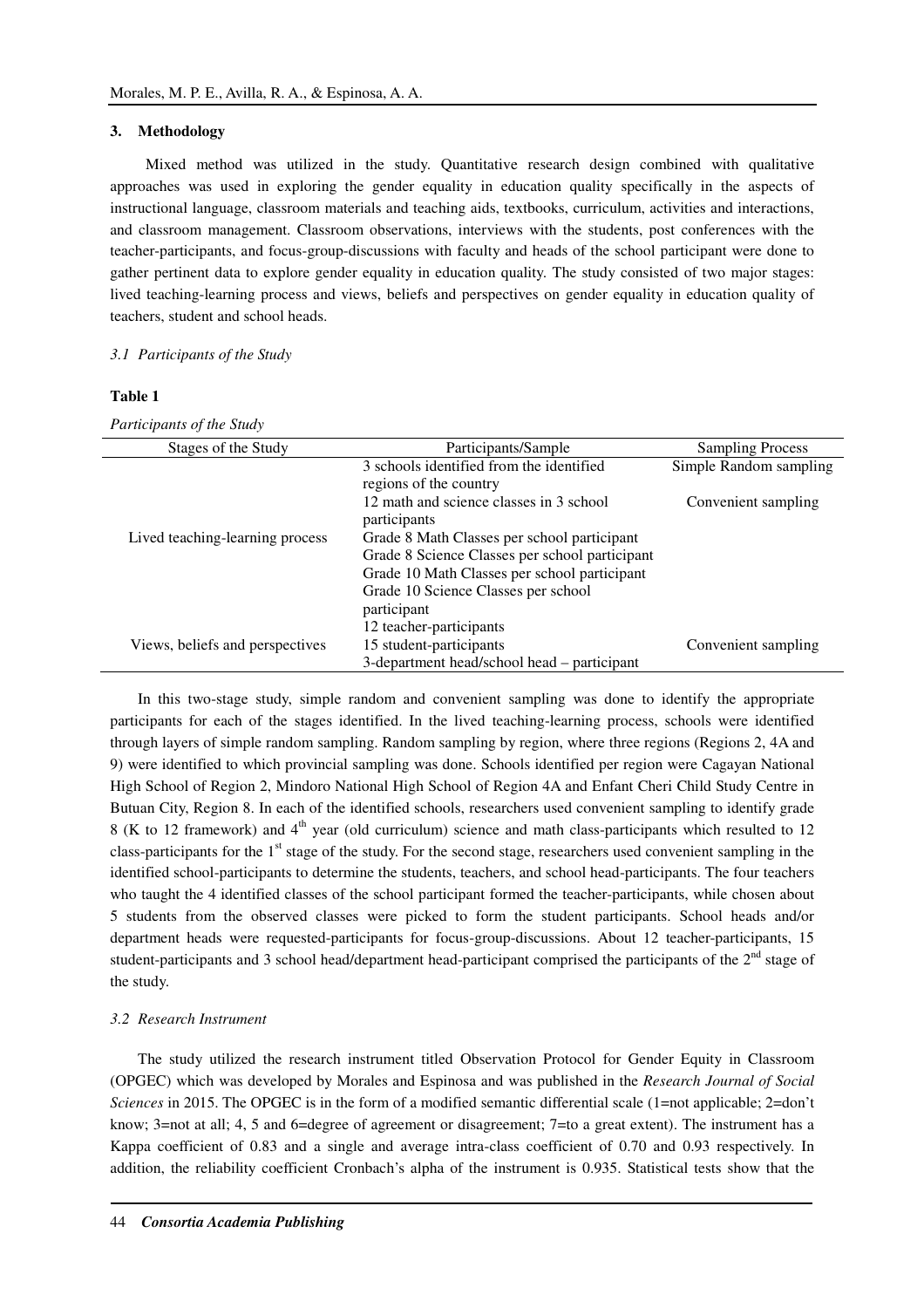instrument is valid and reliable. After subjecting the OPGEC to factor analysis, the final instrument yielded eight constructs anchored on the 21<sup>st</sup> Century Learning Framework: (1) Instruction and assessment (learning actuators, expanding literacies, climate of assessment and transparency); (2) Classroom management and environment (changing habits and roles); (3) Teacher and student interaction (mentoring and community); (4) Medium of instruction (mentoring community); (5) Teaching strategy (self-initiated transfer and thought and abstraction); (6) Loco parentis (changing habits and roles); (7) Instructional material (climate and assessment; and (8) Verbal teacher response (changing habits and roles). Table 2 shows the final OPGEC.

# **Table 2**

*Observation Protocol for Gender Equity in Classroom (Morales & Espinosa, 2015)* 

| Factor 1: Instruction and Assessment (Learning Actuators, Expanding Literacies, Climate of Assessment and<br>Transparency) |
|----------------------------------------------------------------------------------------------------------------------------|
| B5: Expects equal academic achievement between males and females                                                           |
| B6: Invites both male and female visitors with non-traditional occupations into the classroom.                             |
| Factor 2: Classroom Management/Environment (Changing Habits and Changing Roles)                                            |
| C13: Practices gender-neutral reading of, and writing on, students' work                                                   |
| C15: Doesn't ignore sexist remarks made by the students, but challenges them to be gender sensitive instead                |
| Factor 3: Teacher-Student Interaction (Mentoring and Community)                                                            |
| C2: Provides more consideration, acclamation, and constructive feedback to males than with females                         |
| C3: Calls male students by name and asks them more often with complex and abstract questions than female                   |
| students                                                                                                                   |
| Factor 4: Medium of Instruction (Mentoring and Community)                                                                  |
| B3: Balances questions between males and females during class discussions and observes wait-time                           |
| C10: Stereotypes in the language being used.                                                                               |
| Factor 5: Teaching Strategy (Self-Initiated Transfer and Thought & Abstraction)                                            |
| B1: Encourages cooperative learning in cross-gender groupings by mixing the seating arrangement among males                |
| and females and by avoiding dividing students into a single-gender activity groups.                                        |
| Factor 6: In Loco Parentis (Changing Habits and Changing Roles)                                                            |
| B4: Gives equal help and in-depth guidance to females as well as with males                                                |
| B5: Expects equal academic achievement between males and females                                                           |
| Factor 7: Instructional Material (Climate of Assessment)                                                                   |
| B13: Ensures that books, computer programs, and other curriculum materials are free from stereotyped                       |
| gender-role behavior                                                                                                       |
| Factor 8: Verbal Teacher Response (Changing Habits and Changing Roles)                                                     |
| C1: Uses "effort-appreciation" statements more often with male than female students.                                       |

*3.3 Summary of Data Collection Methods Used* 

## **Table 3**

*Summary of the Methodology* 

| Stages of the Study | Data Collection       | Instruments Used            | Data Analysis            |
|---------------------|-----------------------|-----------------------------|--------------------------|
| Lived               | Classroom observation | Gender Equity Classroom     | Frequency and averages   |
| teaching-learning   | Video recording       | <b>Observation Protocol</b> | Polarity profile factors |
| process             |                       | Gender Equity Form          | Transcriptions           |
| Views,<br>beliefs   | and Audio recording   | Interview protocol for      | Transcriptions           |
| perspectives        |                       | teachers and students       | Coding                   |
|                     |                       | Focus-group-discussion      |                          |
|                     |                       | protocol                    |                          |

### *3.4 Data Collection*

*Stage 1: Lived Teaching and Learning Process - Preliminary consultation with the teachers of the classes to* be observed was done to check on the class statistics such as number of males and females and if there were members of specific minor or major ethnic groups. Field researchers observed grades 8 and 10 science and math classes. During observations, classroom observation protocol and gender equity form were accomplished. Video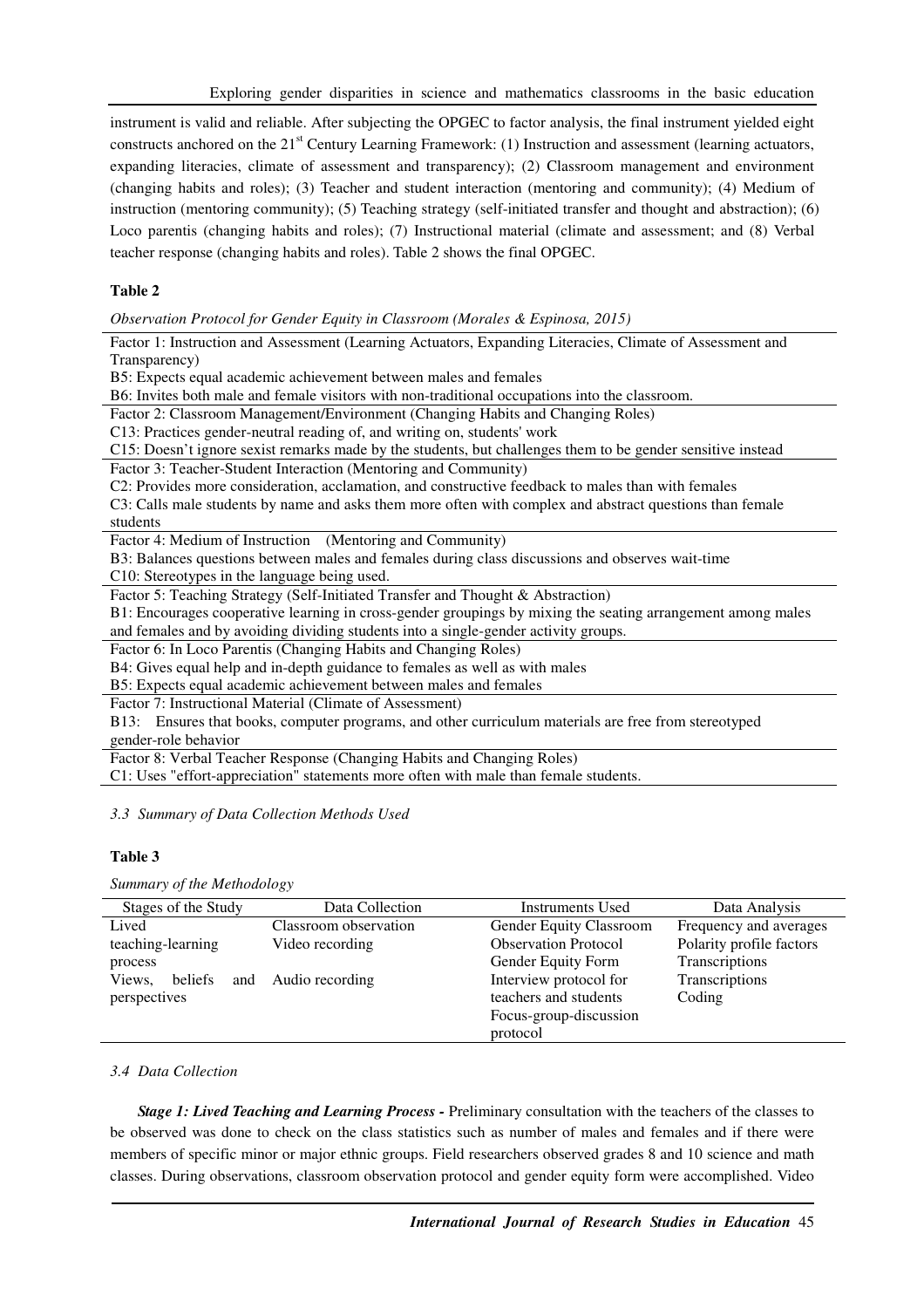recording of the whole lesson was also done to capture all necessary parts of the teaching and learning process. The observation proceedings were conducted with a focus on determining gender and culture gaps

*Stage 2: Views, beliefs and perspectives -* With the intention to verify and further explore those observed in the lived teaching and learning process, field researchers conducted interviews with teachers of the observed classes, selected students of the observed classes and school heads of the selected schools. As guide, they used the developed Interview and focus-group-discussion protocols. Focus-group-discussion was done with the other teachers of the math and science departments who were not observed I the lived teaching and learning process to ensure that their ideas and concepts of gender and culture gaps in science and math education were also extracted.

#### *3.5 Data Analysis*

Analysis of data gathered from the stage 1: lived teaching and learning process included frequencies, averages, standard deviations, transcriptions of video-taped lessons and coding scheme to determine key terms, common ideas, and other valuable information pertinent to the study. Analysis of information gathered from the second stage: views, beliefs and perspectives encompassed transcriptions of interviews and focus-group-discussion and coding system to define key terms, common ideas, and other valuable information relevant to the study. A modified polarity profile was constructed using the mean ratings to have a clear view of how a certain domain in the OPGEC is strongly or weakly or not at all manifested in mathematics and science classes.

# **4. Results and Discussion:**

*Factor 1*: Instruction and Assessment (Learning Actuators, Expanding Literacies, Climate of Assessment and Transparency)

Shown in Table 4 are the mean and standard deviation of the statements in factor 1 while shown in Figure 1 is the modified polarity profile for the same factor.

# **Table 4**

| Descriptive statistics for factor 2 |             |         |  |
|-------------------------------------|-------------|---------|--|
|                                     | <i>MEAN</i> | SD      |  |
| B7                                  | 3.9167      | 2.06522 |  |
| <b>B</b> 10                         | 3.9167      | 1.88092 |  |
| <b>B11</b>                          | 3.6667      | 2.46183 |  |
| <b>B</b> 12                         | 3.3333      | 2.34844 |  |
| C13                                 | 3.3333      | 2.38683 |  |
| C15                                 | 1.4545      | 1.43970 |  |
| C17                                 | 4.3636      | 1.20605 |  |
| C18                                 | 5.1667      | .71774  |  |
| C19                                 | 4.1667      | 1.33712 |  |
| C20                                 | 3.4545      | 2.16165 |  |
| Ave                                 | 3.5248      | 1.82277 |  |



*Figure 1.*Polarity profile for factor 1

Seemingly, most statements fall between 1 (Not Applicable) and 3 (Not at All) and only five items fall near or beyond 5 (the midpoint between not at all and to a great extent). In domains B6, B8, B9, B14 and C11, most observers agree that they do not know whether the situation transpired or not. Below are statements B6, B8, B9, B14 and C11:

*B6*: Invites both male and female visitors with non-traditional occupations into the classroom.

*B8*: Initiates or discusses gender concerns with students when gender issues arise.

*B9*: Encourages physical activity in on-traditional gender roles (e.g. encourages females to play football or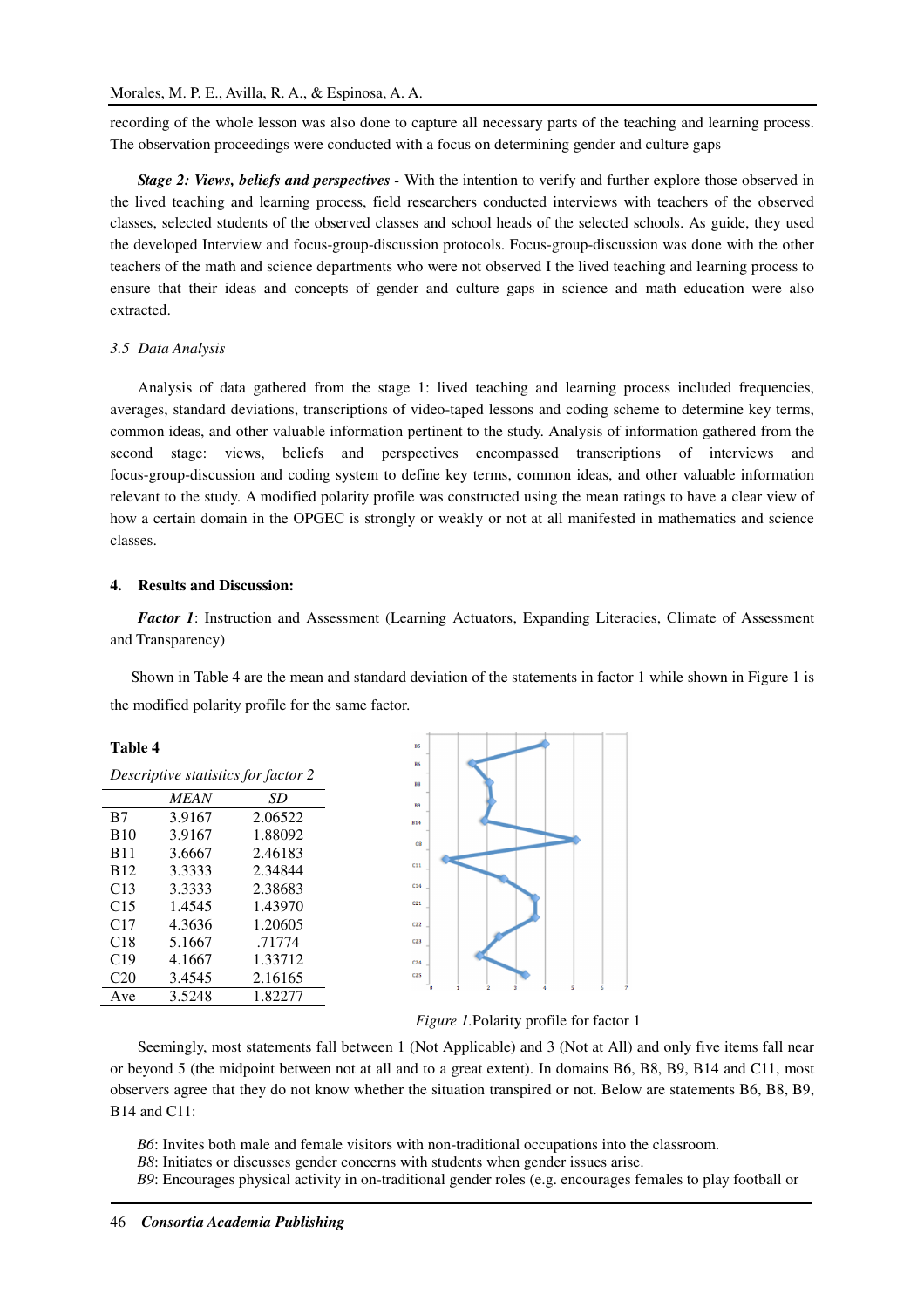males to do handclapping games.)

*B14*: Exposes stereotyped gender-role behavior when encountered in curriculum materials

*C11*: Uses degendering terms as "police officer and "fire-fighter" rather than "policeman and fireman."

Further analysis of the interview with students and the focus group discussion with teachers contradicts the observation report, below are selected transcribed videos and unedited responses of students and teachers.

*Teacher 5*: I give equal chances to all in class activities. I use "neutral" names in exams like he/she. In choosing materials, I choose those that are not discriminating to any sex (like using balls only to explain projectile motion).

This was also observed in the class of Teacher 5 where he made use of "shooting a crumpled paper in a basket" activity to demonstrate and teach projectile motion to students. Shooting activity was not only limited to "boys" shooting the paper but also girls. This activity was done in mixed groups where boys and girls are members of a team or a group. Furthermore, teachers from Mindoro claimed that mathematics problem solving or board work activities were not attributed to male students only. They said "regardless of gender naman po, kahit sino" which means that they are not particular with gender when it comes to mathematics or science activities. In another class, the teacher asked the students to run in the oval and had a race to explain motion. But the teacher emphasized that she would need to separate the boys from the girls although everyone is asked to do the activity. These observations noted in the transcribed videos show that most teachers are not particular with gender – activity or capability relation. They treat students fair and equal that contradicts with statements C22 and C23 as presented below:

*C22*: Expects that graphical skills and computations are attributed to males.

*C23*: Expects that essays and oral discourse are attributed to females.

In an interview with students, some girls noted that they also liked solving mathematical problems. While most boys expressed that they enjoyed group activities and that they wanted to be grouped with female classmates because most boys tend to listen to the suggestions of their female group mates when doing certain task. Furthermore, teachers claim that there are sections where many male students are more active in Math than their female classmates but there are other sections where female students are better in Math than their male classmates. Thus, according to their teachers, being good in Math is not a matter of gender. Jenkins (2006) identified factors related to positive attitude towards Mathematics as teacher's attitude and parent's attitudinal influence in Mathematics. He reported that positive attitude of teacher to Mathematics is often translated to a positive attitude of students to the subject. In the same manner, parents who show interest to the subject are often identified to have children who are interested in Mathematics more than other students. Thus, quality education for both gender also covers teacher interest and influence domain which agrees with the reports and recommendations of OECD (2011) which includes encouraging parents and teachers to raise self-confidence and motivation among girls to pursue interests in science and mathematics and target at attaining better balance in the gender composition of teachers and the endorsement of female role models in professions typically dominated by men might also contribute to this objective. The need for female role models was also noted as the expressed desire of many students. Below are some unedited statements of students in an interview:

*Student 3*: I mostly like female teacher because they are like my mother. It is also easy to understand explanations of female teachers.

*Student 6*: I would rather choose a female teacher than a male teacher. For female teacher has a longer patience than a male teacher based from my observations as a student.

*Student 8*: Female teacher because they easily get along with their students, comfortable to be with and they know best plus they are not scary and they are really patient with their students.

Furthermore, the video transcriptions conform to the observations noted in the domains of B5, C8, C21 and C22, where an apparent manifestations of such perceptions in the classrooms. Below are the statements of the said domains:

*B5*: Expects equal academic achievement between males and females.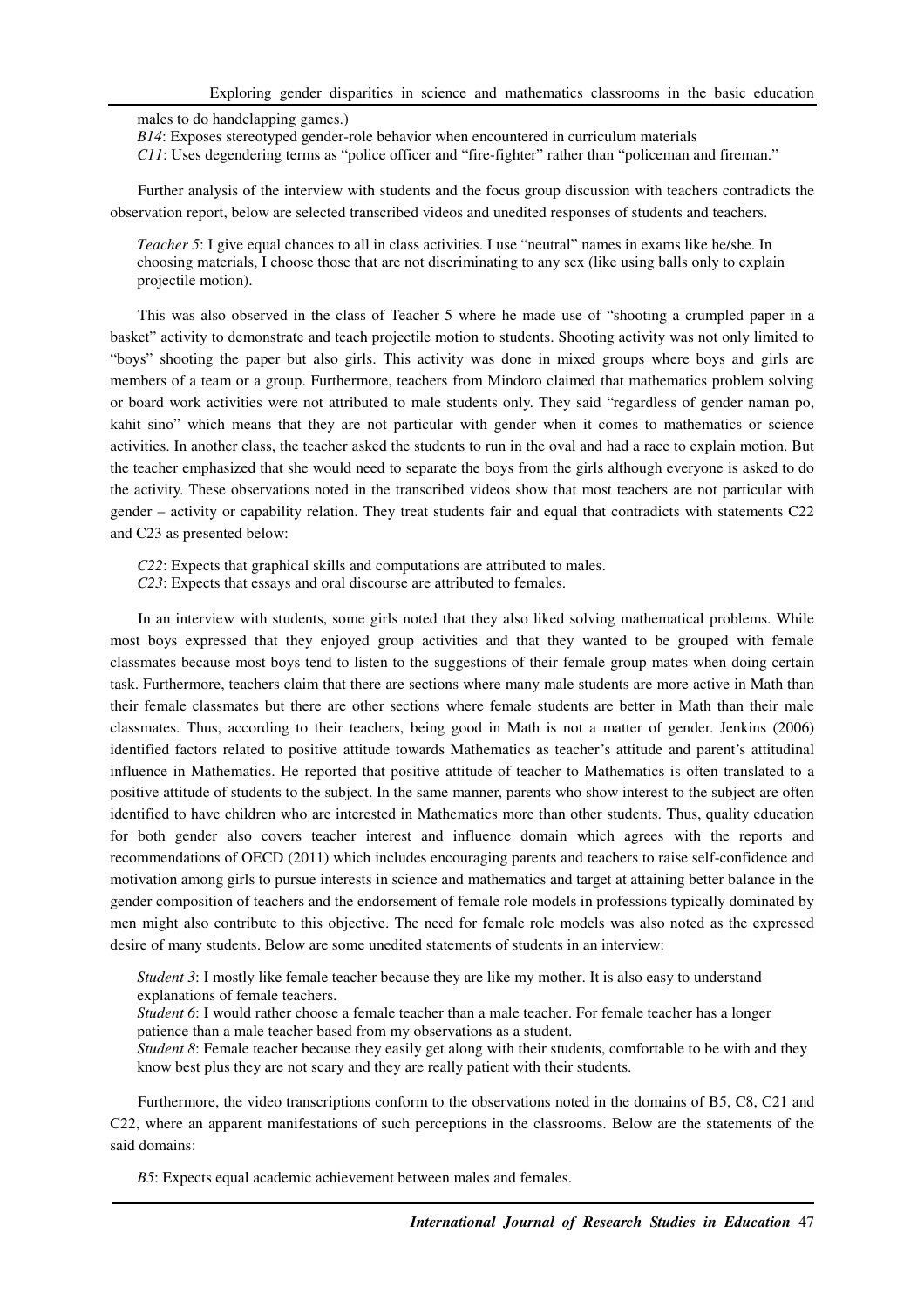*C8*: Gives everyone an equal opportunity in all activities.

*C21*: Judges academic achievement of students not based on gender expectations, but rather with the results of equal treatment and evaluation using the same benchmarks or evaluation tools.

*C22*: Lets equal goals and try to have all students meet similar achievements (e.g. males should not be expected to do better on science experiments or projects that require hands-on construction and girls should not be expected to do better on written assignments and art project).

Analysis of the interview with students and teachers agree with the noted perceptions observed in the different science and mathematics classes as shown in the interview with students and the focus group discussion with teachers below:

*Teacher 9*: Both male and female should be given an equal opportunity for self-expression and the freedom to choose certain preferences. They should be given the opportunity to be assessed accordingly and that rubric and criterion must be used in assessing performance of student to avoid subjective judgment. *Teacher 10*: Equal attention and equal treatment should be given to both genders. Rules in the classroom should be given. Same tools will be given to each student. Test materials are common and instructions used are the same to all regardless of gender and culture.

*Student 8*: For me, I believe that all of us in our class can participate or can do. Because all of us have the capacity to share what we want. I also believe that our teacher give the same degree of difficulty because she does not have favoritism in our class. She believes that we can solve all the problems she will give us.

In all the above transcripts, it seems that quality education is targeted to both genders. However, most teachers agree that there are few boys going to school than girls. Thus, although quality is assured to both genders, the problem of gender parity still exist which is attributed to social functions and roles ascribed to males. Even at early age they seek out the labor market to help in alleviating their families from poverty. According to GER (2008), the Philippines' low performance and drop-out rate among male students is highly related to child labor wherein most child workers from are males from total areas. UIS (2007) reported that there are two out of five working children between 5 and 17 years old are leaving school and the gender parity in enrolment lacks in almost all levels of education.

*Factor 2*: Classroom Management/Environment (Changing Habits and Changing Roles)

Table 5 shows the mean and standard deviation of the statements in factor 1 while shown in Figure 2 is the modified polarity profile for the same factor.

| Table 5         |                                            |         |
|-----------------|--------------------------------------------|---------|
|                 | <i>Descriptive statistics for factor 2</i> |         |
|                 | <i>MEAN</i>                                | SD      |
| B7              | 3.9167                                     | 2.06522 |
| <b>B</b> 10     | 3.9167                                     | 1.88092 |
| <b>B</b> 11     | 3.6667                                     | 2.46183 |
| B <sub>12</sub> | 3.3333                                     | 2.34844 |
| C13             | 3.3333                                     | 2.38683 |
| C <sub>15</sub> | 1.4545                                     | 1.43970 |
| C16             | 2.0000                                     | 2.04495 |
| C17             | 4.3636                                     | 1.20605 |
| C <sub>18</sub> | 5.1667                                     | .71774  |
| C19             | 4.1667                                     | 1.33712 |
| C <sub>20</sub> | 3.4545                                     | 2.16165 |
| Ave             | 3.5248                                     | 1.82277 |



*Figure 2*.Polarity profile for factor 2

Accordingly, nine out of 12 statements fall between 1 (Not Applicable) and 3 (Not at All) and only three items fall near 5 (the midpoint between not at all and to a great extent). In B12, and B13; most observers agree that they do not know whether the situation transpired or not. Below are statements B12 and B13: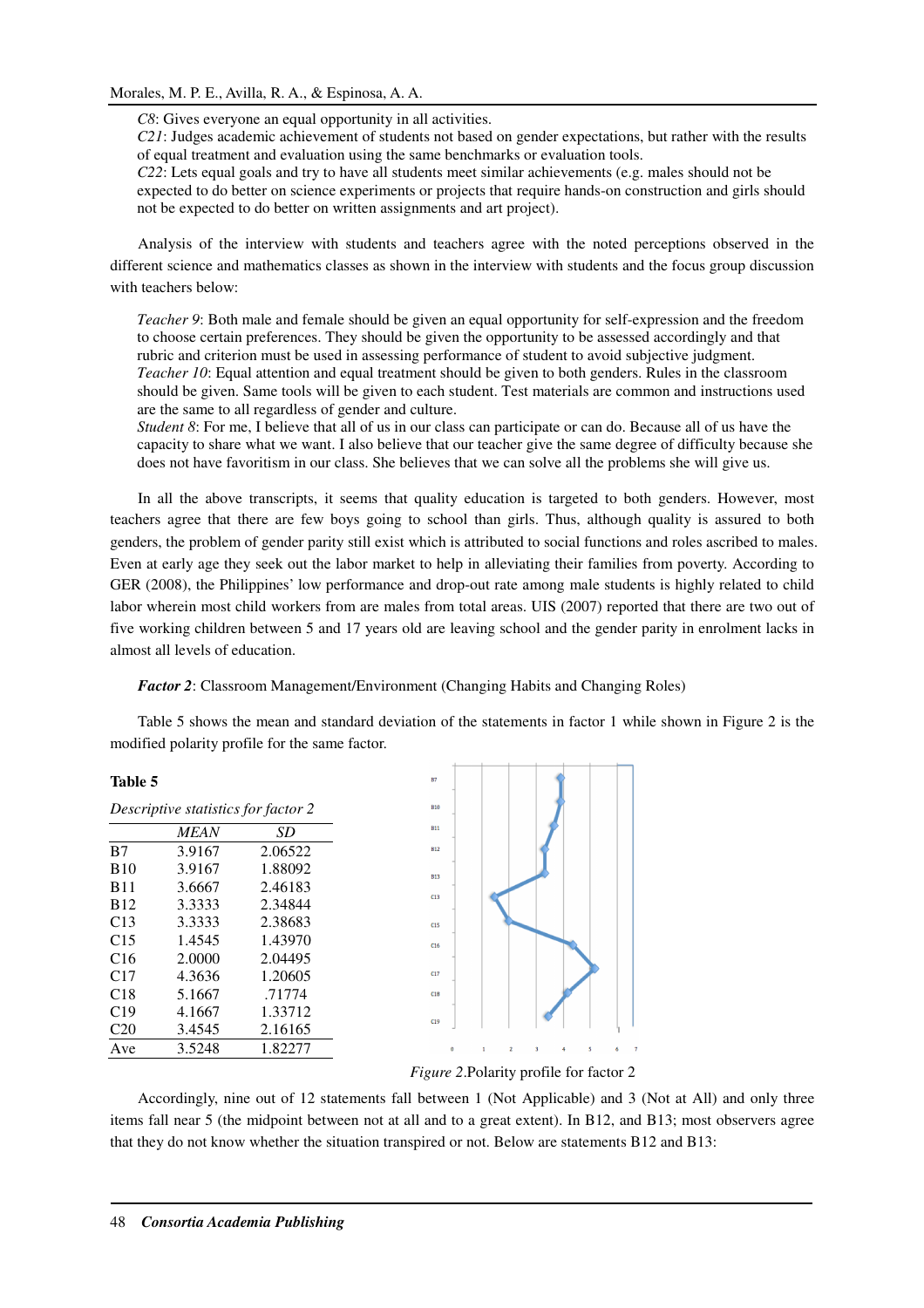*B12*: Balances other assigned classroom jobs (e.g. lifting or moving chairs and desks, cleanup, running errands) between both genders.

*B13*: Ensures that books, computer programs, and other curriculum materials are free from stereotyped gender-role behavior.

Further analysis of the interview with students and the focus group discussion with teachers support the observation report, below are selected unedited responses of students:

*Teacher 1*: I tend to recognize one's difference in choosing a strategy *Teacher 2*: I assign task in accordance with what they can perform *Student 1*: No, because some of the activities can't do the girls like lifting heavy objects so the boys do them. *Student 2*: Girls are assigned to clean the room while boys are assigned to clean the ground. *Student 3*: For my boy classmates, yes because all of us are physically fit and for girls, no because some of them can't do what we can do physically because of their capacity to do physical activities. *Student 4*: No, for the physical activities the degree of difficulty our teachers give easier for the girls.

The above analysis agrees with EFA Global Monitoring Report 2008 (UNESCO, 2007) that boys are more active and participative in classroom interactions and they get more attention. The same was observed by several teachers who were interviewed about how do their male students differ in terms of school performance with their female counterparts. They claimed that usually male students are good in analysis and numbers while female students are good in writing and oral discourse. On the other hand, some teachers claim that females are the achievers in class but they also reasoned that this is because of the fact that there are a lot more female enrollees in the class than males. They claimed that many males tend to drop out due to family concerns which match the initial findings of UIS (2007), boys mostly drop-out of primary school and that gender parity in enrolment is not observed both in the primary and secondary levels of education (CPI of 1.20 in GER for 2008). However, most of the FGD and interview with the participants do not agree with the observation report, below are selected unedited responses of students and teachers.

*Student 1*: For me, I believe that all of us in our class can participate or can do. Because all of us have the capacity to share what we want.

*Student 2*: Yes, we are given equal opportunity to perform or work in the classroom.

*Student 3*: Yes because we have the same capacity but sometimes do not participate in classroom jobs because they have menstrual period.

*Teacher 1*: Jobs are assigned regardless of gender.

*Teacher 2*: Equal treatment and attention will be given to both genders.

In domains B7, B10, and B11, observers somehow agree that the situation is observed or manifested in the classroom. Below are statements B7, B10 and B11:

*B7*: Disciplines males and female students in the same manner and frequency.

*B10*: Constructs test questions in a gender-neutral fashion.

*B11*: Balances or assigns leadership roles and support positions for both males and females.

Analysis of the interview with students and the focus group discussion with teachers support the observation report. Below are selected unedited responses of students and teachers:

*Student 1*: All I am trying to say is that the teacher has no favoritism and gives the same difficulty in all tasks especially in tests.

*Teacher 1*: Both genders are given equal chances of holding a position in class organization and they are also given the same disciplinary actions.

*Teacher 2*: House rules are the same for all students

*Teacher 3*: Test and materials are all the same for both male and female students.

However, the scripts shown above contradict claims of other teachers like:

*Teacher 1*: Madalas madisiplina ay ang lalaki kasi hindi naglilinis. Kase sa bahay e dapat ang Mother ang gumagawa. Ang father pinagsisilbhan yun ang traditional at yun Kanilang naa-dopt. (The males are often given disciplinary action because they refuse to clean. They think that the females are the one who should clean because at home they are used to the tradition that the mother does the household chores which the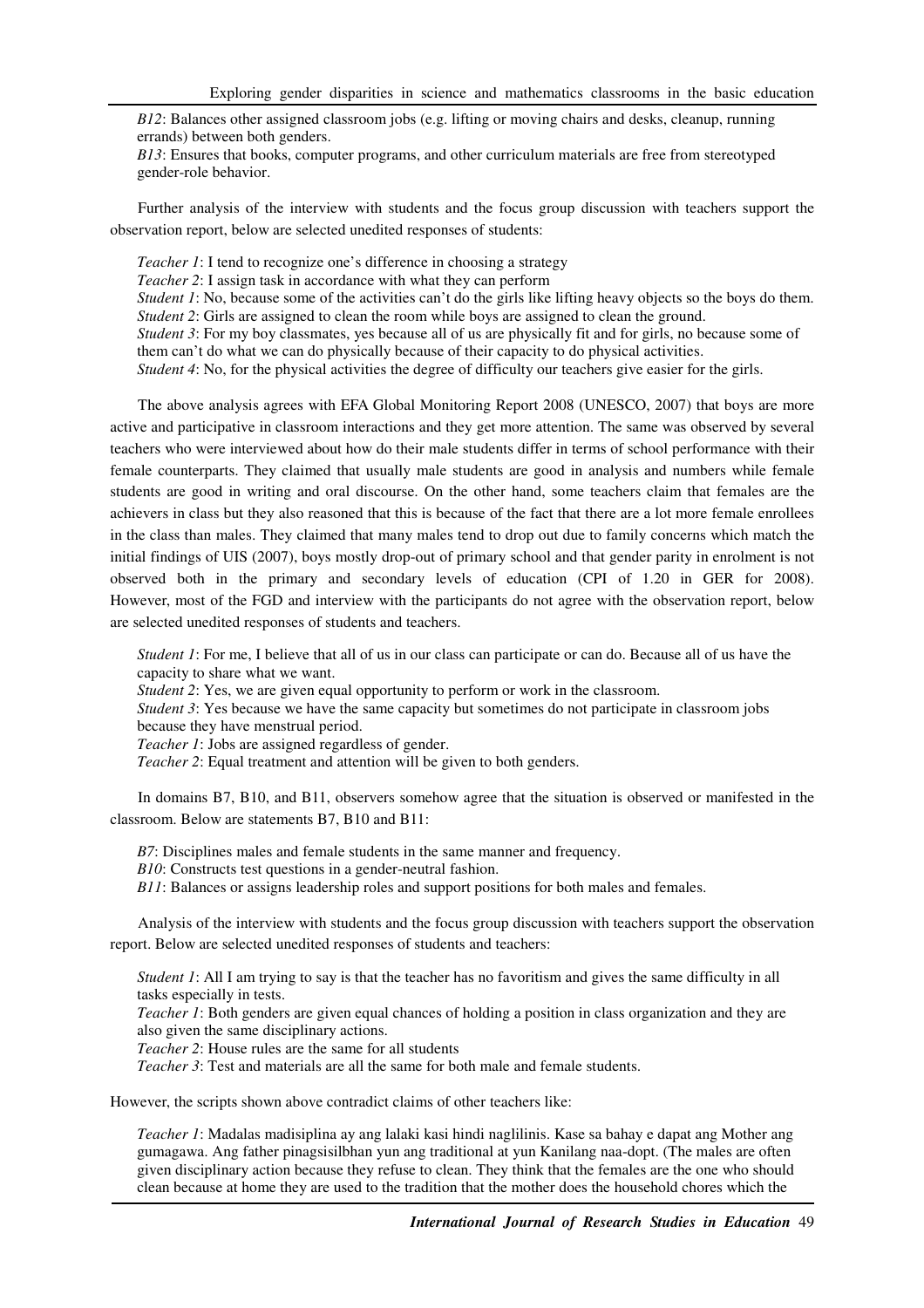students then to adopt even when they are in school.)

The above analyses relate to the interpretation of Rayaprol (2010) that teachers must not ask boys to solve the sums because they are "naturally" good at math or the girls to help with the cleaning up of the classroom as they are expected to be more inclined to do housework. This goes with domain C17 (Exhibits instructional styles that match the male and female's student learning styles). As shown in the polarity profile of factor 2, observers agree that the statement is manifested in the classroom which falls near 5 (the midpoint between not at all and to a great extent) as presented in the interviews below:

*Teacher 5*: Pagdating sa klase fair naman ako kaso lang kalimitan pagdating sa Math Nakikita natin talaga magagaling naman ay lalaki kaso lang tamad hindi katulad ng girls maasahan talaga. (In classroom, I consider myself as a fair teacher, however, more often than not, the usual observation is that boys are really good in Math but are not that studious and diligent compared to girls.) *Teacher 6*: Girls are better in Natural sciences and boys in math.

*Teacher 7*: When it comes to language and comprehension, boys do have hard time while girls are not that analytical especially in numbers. So problems solving are better with boys and writing or discussion for girls.

Though some teachers claim that their teaching styles are influenced by students' learning styles they also exert effort in adopting a fair classroom environment. Observers noted a near agreement in domains C16 and C18. Below are statement C16 and C18:

*C16*: Discusses fair and unfair gender-related treatments with students and help them analyze and think about their own behavior.

*C18*: Gives ample opportunities to students to participate in both methods of learning (collaborative and peer challenge).

*Teacher 7*: Depende sa activity. Yes…just like last month. I have my activity on motion. So I let them run in the oval, we would have a race. They love games in physics.

*Teacher 1*: I usually inject in their mind that gender equity should be observed in the society. I also initiate activities which involve the participation of all genders.

Although some teachers claim that they let all students participate in all the different activities regardless of gender and that they allow collaboration or peer challenge to exist, they still modify activity setting or physical layout of class in order to promote gender equity which is contrary to the observers' views as presented in the polarity profile of factor 2 where domain C19 (Modifies activity settings and physical layout of class in order to promote gender equity.) is noted not to transpire in their observations. Below are some claims of teachers in the interview and FGDs that contradicts observers' remarks:

*Teacher 8*: Arrangement of students is alphabetical but we place the boys in front. However, we also consider other learner characteristics like height.

*Teacher 9*: Ganun talga yung arrangement, alphabetical pero nasa unahan ang boys. Kasi ang purpose naman non kasi dib a mas magulo ang lalake. Kung nasa likod sila mas lalaong ano amgulo. Kung nasa unahan sila medyo iba-iba kase ang lapit lang sa teacher. (The usual seating arrangement of students is alphabetical arrangement and boys are seated in front because of behavior reasons. They are usually more active than girls and being seated in front allows them to be nearer to the teacher which makes them behave better.)

Finally, in C13 and C15; most observers agree that they do not know whether the situation transpired or not. Below are statements C13 and C15:

*C13*: Practice gender-neutral reading of, and writing on, students' work.

*C15*: Doesn't ignore sexist remarks made by the students, but challenges them to be gender sensitive instead.

Further analysis show that most teachers claim that they do their best to become gender sensitive and practice gender equity. In fact, they do not encounter any sexist remarks from the students thus, there is no need to challenge them to be gender sensitive as it is already in their system to be respectful of what others can and cannot do. Below are some verbatim comments of students: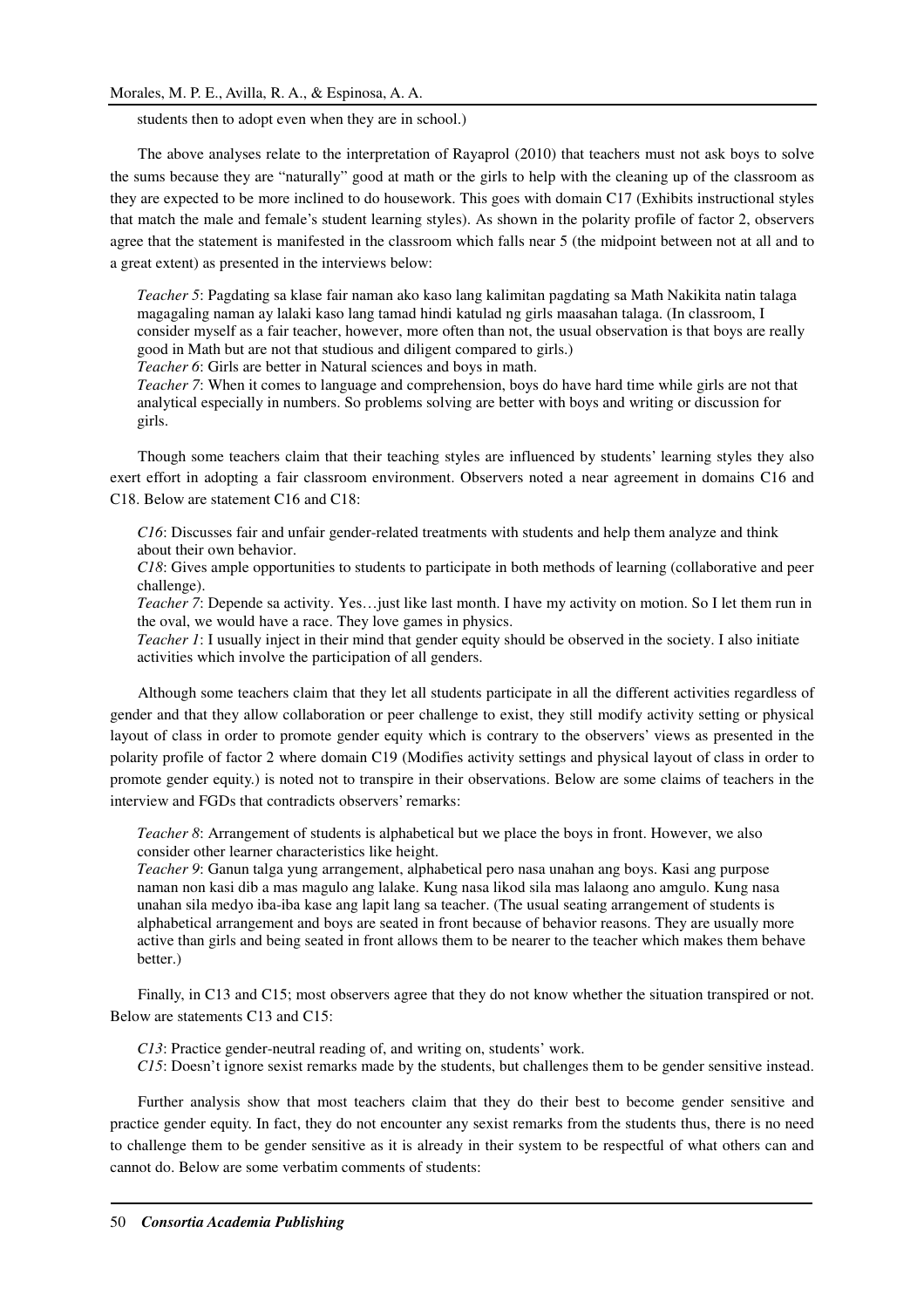*Student 4*: Yes because everyone of us must have the right to learn and to do everything even if you're a girl or a boy. Every one of us has the equality of doing it.

*Student 5*: Yes because each of us has its own capability and ability.

*Student 6*: Yes because we have different abilities.

The analysis above shows that students are practically aware and sensitive to gender issues. Learning and achieving is not a matter of what their gender is but about hard work and diligence. They recognize their own capabilities and capacities and respect the competence of others in terms of gender and in terms of culture. This may highlight the report of Yoshida (2012) which featured that the impact of education can be rather more complex. Education may enlighten people about the problems of inequality and make them receptive to the possibility of reducing the gender gap. On the other hand, it may also be that education reproduces inequality. According to Kane (1995), education "may actually legitimate rather than challenge inequality" by emphasizing the importance of individual talent or effort in social accomplishment. However, equity does not imply treating all learners the same because many factors could disadvantage students in having a chance to achieve equitable outcomes. According to ILO (2010), responses may include "equal treatment or treatment that is different but which is considered equivalent in terms of rights, benefits, obligations and opportunities." World Bank (2005), conformed and mentioned that a basic principle of equity is equality of opportunity among people: "that a person's life achievements should be determined primarily by his or her talents and efforts, rather than by pre-determined circumstances such as race, gender, social or family background."

*Factor 3*: Teacher-Student Interaction (Mentoring and Community)

Table 6 shows the mean and standard deviation of the statements in factor 3. On the other hand, Figure 3 shows the modified polarity profile for the same factor.

| l'able |  |
|--------|--|
|--------|--|

| Table 6        |             |                                     |                                  |                                    |  |
|----------------|-------------|-------------------------------------|----------------------------------|------------------------------------|--|
|                |             | Descriptive statistics for factor 3 | C <sub>2</sub><br>C <sub>3</sub> |                                    |  |
|                | <i>MEAN</i> | SD                                  |                                  |                                    |  |
| C <sub>2</sub> | 2.5000      | 1.38170                             | C <sub>4</sub>                   |                                    |  |
| C <sub>3</sub> | 2.6364      | 1.36182                             |                                  |                                    |  |
| C <sub>4</sub> | 2.0833      | 0.28868                             | C <sub>5</sub>                   |                                    |  |
| C <sub>5</sub> | 2.5833      | 1.37895                             |                                  |                                    |  |
| C6             | 2.3333      | 1.23091                             | C6                               |                                    |  |
| C <sub>7</sub> | 4.8182      | 1.07872                             | C <sub>7</sub>                   |                                    |  |
| Ave            | 2.8258      | 1.12013                             |                                  |                                    |  |
|                |             |                                     | n                                | $\overline{ }$<br>к<br>R<br>4<br>6 |  |



Apparently, most statements fall between 2 (don't know) and 3 (not at all) and only one statement fall near 5 (the midpoint between not at all and to a great extent). In domains C4 and C6, most observers agree that they do not know whether the situation transpired or not. Below are statements C4 and C6

*C4*: Shows those female students are prone to becoming the invisible and losing members of the classroom. *C6:* Provides less academically valuable and more superficial feedback to female students.

Further analysis of the interview with students and the focus group discussion with teachers support the observation report. Below are selected unedited responses of students and teachers:

*Teacher 2*: Sa akin ay female. Kase, ang girls ay mas studious than the boys. Diba? Ay syempre na-experience ko rin yan. Na mas, nag-eexcel ay laging, majority sa aking hinahandle parang girls. Sa halimbawa, sa mga acting. (For me it's female because girls are more studious compared to boys, right? I felt that girls excel more especially in play.)

*Student 2*: I believe that every person is created equally with skills like mine but others are not for, I also believe that everybody has his/her own role in the community.

*Student 5*: As a girl, my favorite task is to participate in class discussions for me to be recognized.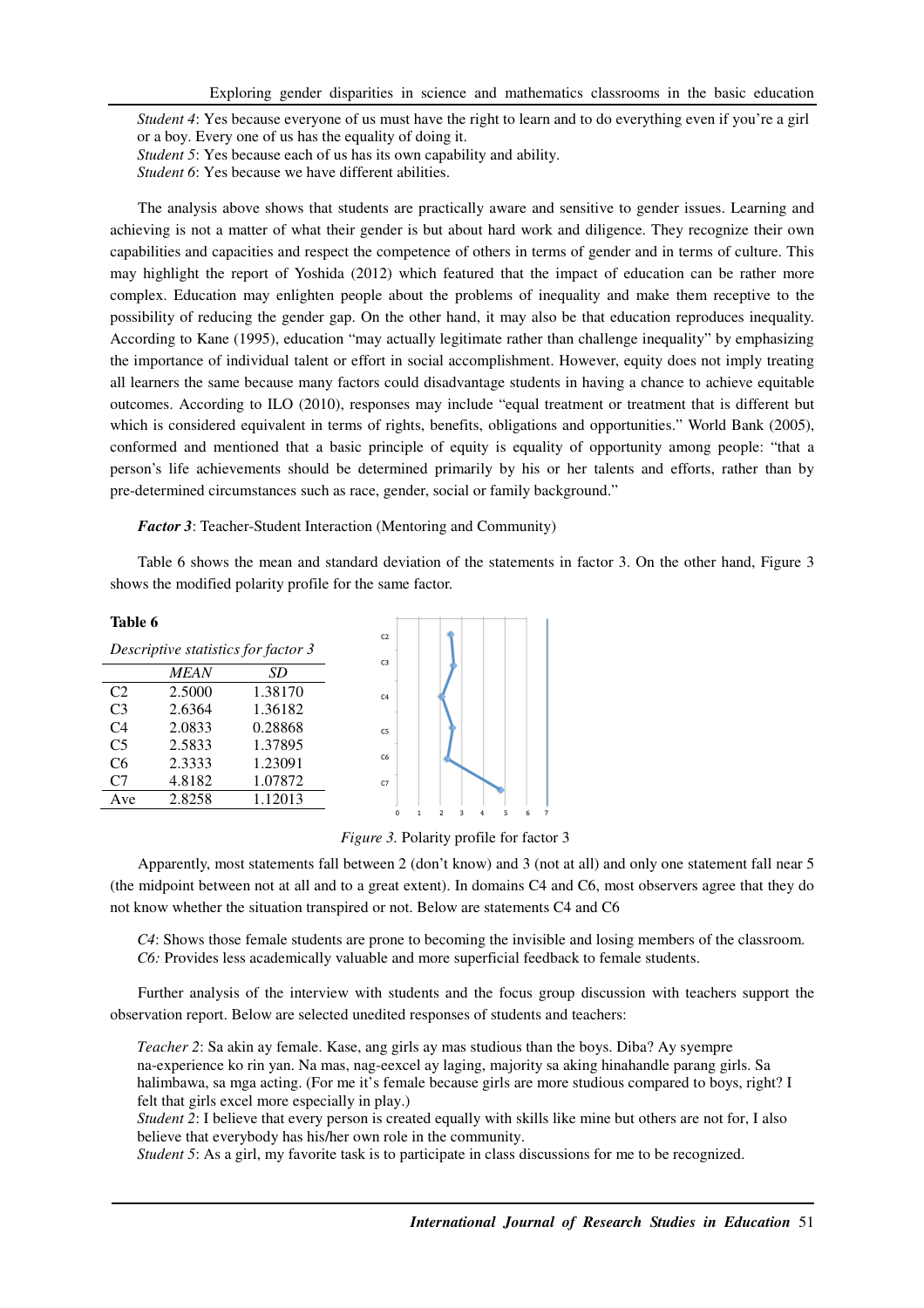The analysis contradicts the UNESCO Report in 2007 that *boys are more active and participative in classroom interactions and they get more attention than girls*. In a Philippine science and mathematics classrooms, girls are also given equal opportunities and attention. Further analysis of the transcripts during the focus group discussions, teachers noticed that girls are actively participating in the class discussions and activities like problem solving and group dynamics. This is also because majority of the classes are outnumbered by girls. However, transcripts in the interviews conducted among students and teachers agree with the domains of C2, C3 and C5. Below are the statements in the said domains:

*C2*: Provides more consideration, acclamation, and constructive feedback to males than with females.

*C3*: Calls male students by name and asks them more often with complex and abstract questions than female students.

*C5*: Provides academically specific remediation, as well as praise and criticisms to male students.

Analysis of the interview with students and teachers agree with the noted perceptions as observed in the different science and mathematics classes. These responses agree in the study of Berekashvili (2012) that from the teacher's opinion, boys entirely outdo girls in natural sciences and math and that they totally deny girls' abilities in sports. This likewise supports the idea that gender determines different abilities in different learning skills as regards school subjects (Berekashvili, 2012). Below are some of the noted and unedited responses of the students and teachers:

*Teacher 3*: Male students participated well during discussions because they are more active and feeling free to express as they are.

*Student 4*: No, because our teacher knows that girls cannot do homework like lifting a heavy chair, or in MAPEH push up because ma can do this best.

*Teacher 7*: Well I guess boys are active when it comes to numbers. Even in my Physics class, boys are quite more active.

 In the foregoing discussions, it is believed that gender is not a major issue in the teacher-student interaction inside a science and mathematics classroom. There is somehow equality among boys and girls when it comes to classroom interaction. This is evident when teachers are posing questions as observed during the lived classroom observation in which students regardless of gender are being called and recognized equally. However, the role of gender has effect on the patterns of teacher-student interactions. In the study of Rashidi and Naderi (2012) revealed that patterns of teacher-student interactions are gender related. They pointed out that male students initiated more exchanges with their teachers, while female preferred to be addressed by their teachers. Likewise, Rashidi and Naderi (2012) revealed that male students also made more humor and feedback to their teachers. These findings were also observed during the lived classroom observation when male students initiated humor in the class. These were also claimed by some of the teachers that male students are more active during discussion even the class is dominated by most female students.

### *Factor 4*: Medium of Instruction (Mentoring and Community)

Table 7 shows the mean and standard deviation of the statements in factor 4. Figure 4, on the other hand, shows the modified polarity profile for the same factor.

## **Table 7**

| Descriptive statistics for factor 4 |             |         |  |
|-------------------------------------|-------------|---------|--|
|                                     | <b>MEAN</b> | SD.     |  |
| B <sub>3</sub>                      | 4.5833      | 1.62135 |  |
| C10                                 | 2.4545      | 0.93420 |  |
| Ave                                 | 3.5189      | 1.27778 |  |



*Figure 4.* Polarity profile for factor 4

B3 falls under 2 (don't know) while C10 falls under 5 (which is very near the to a great extent scale. In domain B3, most observers agree that they do not know whether the situation transpired or not. On the other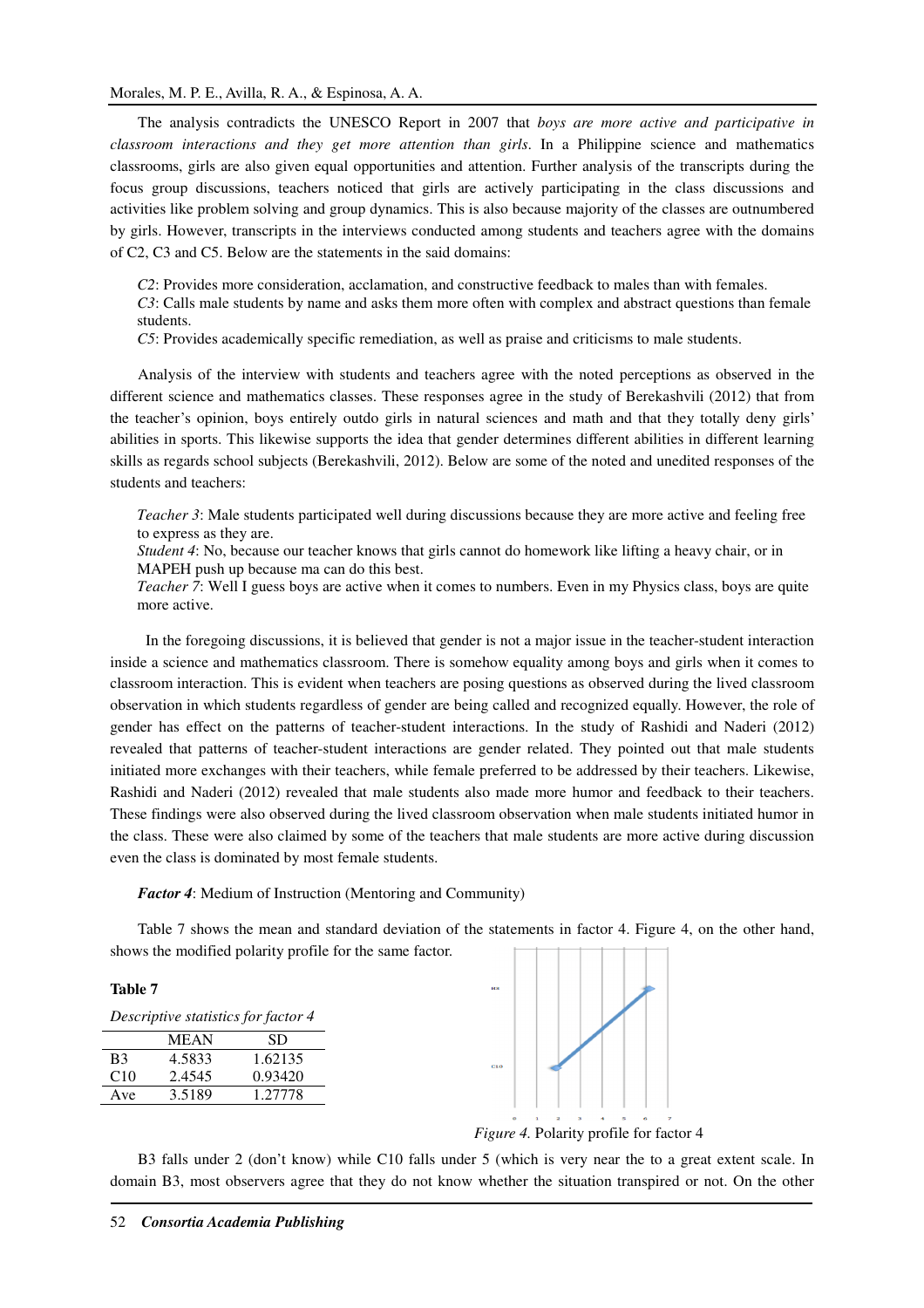hand, they believe that C10 was observed to almost a great extent. Below are statements B3 and C10:

*B3*: Balances questions between males and females during class discussions and observes wait-time. *C10*: Stereotypes in the language being used.

Analysis of the interview with students and the focus group discussion with teachers does not support the observation report in B3. Most of the students and teachers agree that questions asked during class discussions are balanced among males and females. Below are selected, unedited responses of students and teachers during the interview.

*Teacher 4*: "Both male and female should be given an equal opportunity for self-expression…" *Teacher 3*: "Equal attention and equal treatment should be given to both gender." *Student 4*: "Yes. If we have oral recitations, the teacher gives us the same questions."

Observers might have probably focused on the wait time in which they think they did not observe during classroom discussion. But then again, equity in the distribution of questions does exist. A documentary report by Quindlen (2009) agrees that both males and females are now given equal opportunity to be heard in the academe. Gone are the days of the traditional teachers who believe only in the capability of the male species.

In C10, observers agree that most science and mathematics teachers does stereotype in the language. Instances show that most of the examples of teachers are very masculine in nature. Notes from the observers show that during class discussions, no matter what the gender of the teacher is, they tend to use masculine nouns and activities. Francis and Skelton (2001) also noted the same observations. However, the masculine stereotyping did not hinder success in the schooling of the children.

*Factor 5*: Teaching Strategy (Self-Initiated Transfer and Thought & Abstraction)

Shown in Table 8 are the mean and standard deviation of the statements in factor 5 while Figure 5 shows the modified polarity profile for the same factor.

| <b>Table 8</b> |             |                                     |
|----------------|-------------|-------------------------------------|
|                |             | Descriptive statistics for factor 5 |
|                | <b>MEAN</b> | <b>SD</b>                           |
| B <sub>1</sub> | 3.8333      | 2.12489                             |
|                |             |                                     |
|                |             |                                     |
|                |             |                                     |

*Figure 5*. Polarity profile for factor 5

In this factor, only B1 statement is observed. Most of the observers agree that the situation is observed or manifested inside the classroom. Below is the statement of B1:

*B1*: Encourages cooperative learning in cross-gender groupings by mixing the seating arrangement among males and females and by avoiding dividing students into a single-gender activity groups.

Analysis of the interview with the students and the focus group discussions among the science and math teachers support the observation report. Below are some of the unedited responses of students and teachers:

*Teacher 8*: If may activity, kailangan, nire-require ko na by pairing na. So ang pinagpe-pair ko ay boy at girl. Kase para hindi magkaroon ng competition between the, halimbawa dalawang girls na pair tapos dalawang boys. (During activities, I required them to work in pairs. I paired boy and a girl. This is to avoid competitions between same gender pairs.)

*Teacher 9*: Halimbawa sa group, kailangan may male. Distributed yun male sa bawat group para dahil may rule syang sya lang makakagawa e. (There should be male students in a group. This is because there are rules in an activity that males can only do.)

*Student 7*: Yes, by dividing us into groups composed of boys and girls and letting us do work the work together.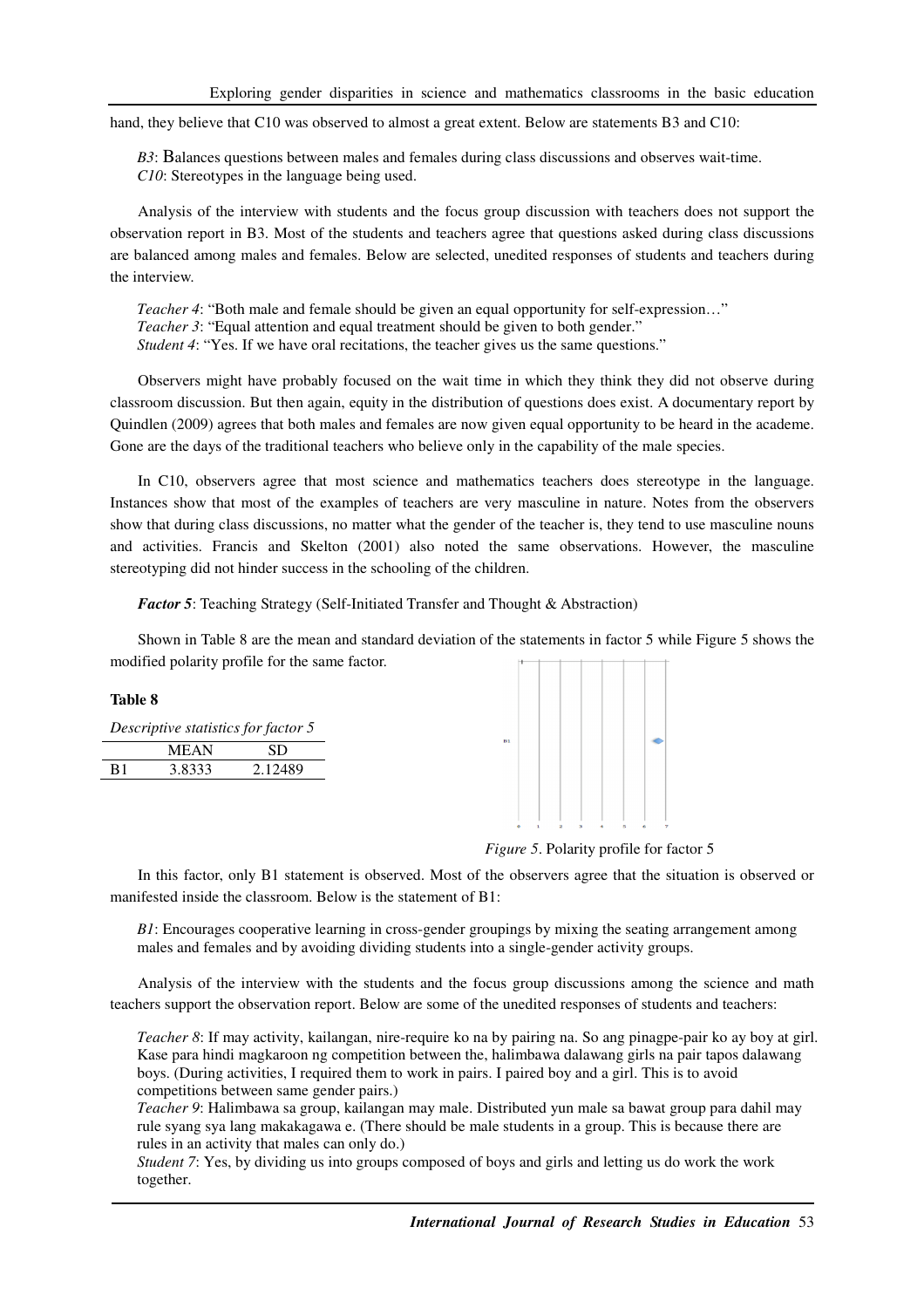The analysis shows that students and teachers are aware that gender does not hinder the success of any classroom activity if asked to work in a group or pair. They knew the importance of each other's capabilities in order to finish the activity faster and successfully. This is also evident in a video transcript of the lived teaching in which one teacher grouped boys and girls together. This only implies that teachers recognized the value of each student regardless if male or female in doing any task However, Scantlebury (2009) explained that pairing girls and boys means that the teachers use gender expectations as a way of maintaining classroom control. This further implies that the teachers used the girls' nurturing role to those who needs assistance. Furthermore, it is likewise good to note that schools in the Philippines are regarded as second home of the students. According to one teacher during the FGD, she emphasized that in a group male students are distributed because there are activities that only boys can do. Furthermore, another teacher claimed that females should do the chores like cleaning the room because this is what mothers do in a typical Filipino home. This is what Scantlebury (2009) noted in her article in which teachers' unconscious gender biases can produce stereo-typic expectations for students' success and participation in the classroom.

*Factor 6*: In Loco Parentis (Changing Habits and Changing Roles)

Table 9 shows the mean and standard deviation of the statements in factor 6. On the other hand, Figure 6 shows the modified polarity profile for the same factor.



*Figure 6*. Polarity profile for factor 6

Accordingly, there are two statements that fall near 5 (the midpoint between not at all and to a great extent) and one statement falls between 1 (Not Applicable) and 3 (Not at All). In domains B4 and B5, most observers agree that the situation is observed or manifested inside the classroom. Below are the statements B4 and B5:

*B4*: Gives equal help and in-depth guidance to females as well as with males.

*B5*: Expects equal academic achievement between males and females.

Analysis of the interview with students and FGD with the teachers support the observations report. The following are some of the unedited responses from the students and teachers:

*Teacher 1*: Fair treatment for students regardless of gender.

*Teacher 3*: Display treatment to students regardless of gender and also social status.

*Student 3*: Yes, example in an examination if a girl does complain about an item the teacher will hear her opinion so does the teacher if a boy complains. All I'm trying to say is the teacher has no favoritism and also if that would be if the class will hate the teacher.

*Student 2*: Yes, giving all of us equal questions which we also can answer.

The analysis indicates that the students are getting fair treatment in terms of attention, opportunities and activities inside a classroom. This further implies that the teachers are devising varied methods and strategies in their teaching of science and mathematics. This is observed during the actual classroom observation in which one science teacher asked her class to perform the projectile motion activity not only for the male students as well as for the female students. Similarly, a Math teacher called her male and female students to solve the same problem. The teacher also directed the male students to interact with the female students and so as female students to the male students. This somehow contributed to the equality of opportunities and activities between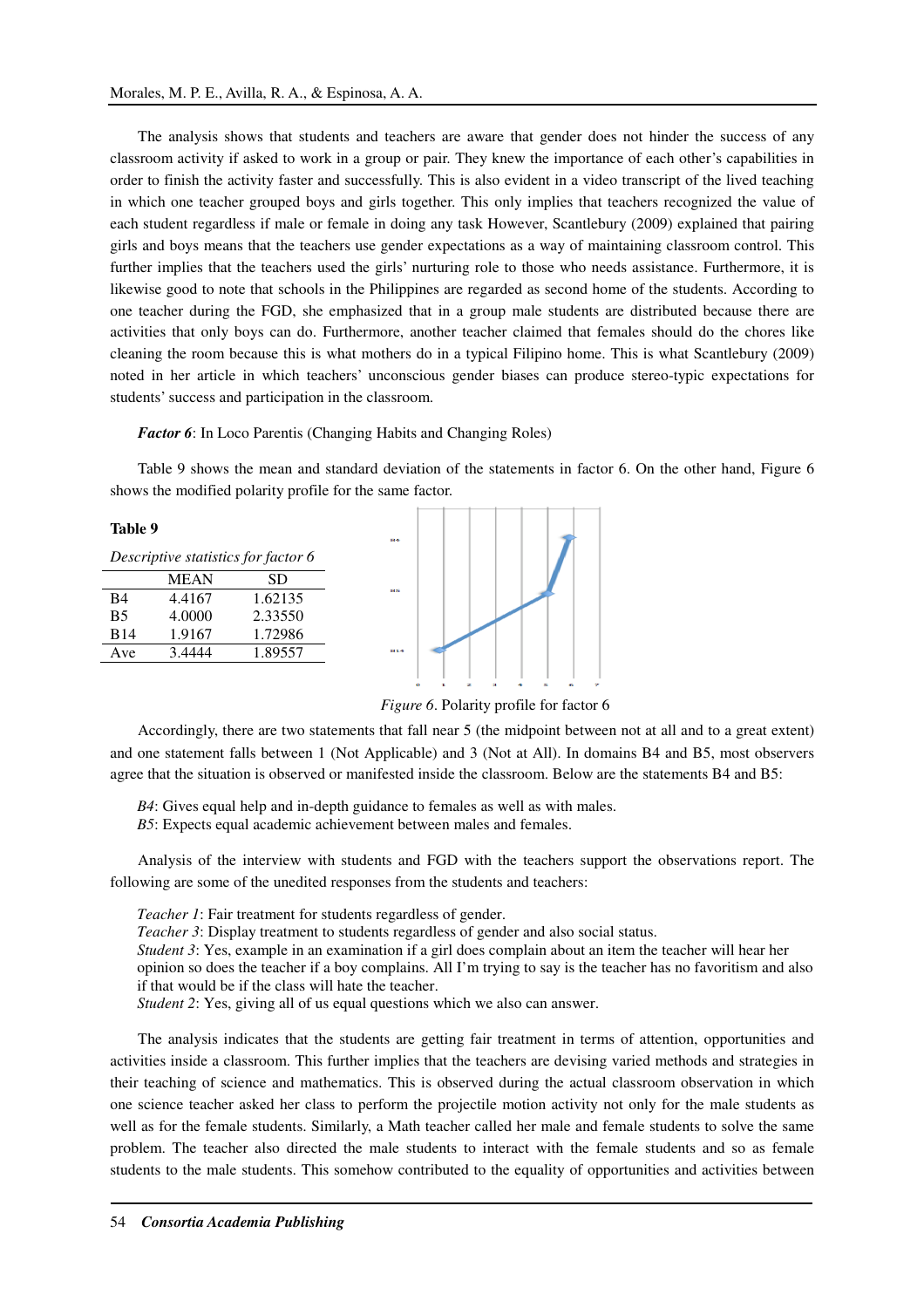genders. However, Scantlebury (2009) cautioned teachers to prepare for some consequences of changing practices inside classroom for this might cause disciplinary problems.

On the other hand, in domain B14, most observers agree that they do not know whether the situation transpired or not. Below is the statement B14:

*B14*: Allows adequate wait-time for problem-solving activities.

Allowing wait-time is becoming significant. Rowe (1986) explains the effects of wait-time on students and teachers. She further explains that wait time can increase the student-student exchanges and the teacher-centered "show and tell" decreases. Rowe (1986) described that discourse between students and even to the teachers begins to show more coherence under a 3-second wait-time. Longer wait-time also gives opportunities for other students to participate actively. The video transcript analysis revealed that the teacher somehow allows the wait-time when asking questions and did the follow-up questions. It was noted that regardless of male and females students, the students are raising their hands to answer the questions by posed by the teacher. This is observed when a student made a remark, *our teacher makes sure that all of us understood the lesson and will ask us one by one.* However, there was limited evidence on the possible difference on wait-time between male and female students.

*Factor 7*: Instructional Material (Climate of Assessment)

Table 10 gives the mean and standard deviation for factor 7. Figure 7, on the other hand gives the modified polarity profile for the same factor.

**Table 10**  *Descriptive statistics for factor 7*  MEAN SD B13 1.9167 1.83196



B1 falls under 4 (near not at all). Observers believe that B1 was almost not at practiced at all in the teaching and learning process. B1 states "*Ensures that books, computer programs, and other curriculum materials are free from stereotyped gender-role behavior*". Experiences of observers show that there really are biases in terms of gender most especially in books. Although no particular instance where teachers or students mentioned this disparity during the interview, the observers can attest that there really was. Studies show that most characters or roles depicted in most books are very masculine - nouns and pronouns are geared toward the male gender. However, just like most studies, it does not affect achievement in the subject (Whiteley, 1996).

*Factor 8*: Verbal Teacher Response (Changing Habits and Changing Roles)

Table 11 shows the mean and standard deviation for factor 8. Figure 8, on the other hand, shows the modified polarity profile for the same factor.

**Table 11** 

| Descriptive statistics for factor 8 |             |         |  |
|-------------------------------------|-------------|---------|--|
|                                     | <b>MEAN</b> | SD.     |  |
| C1                                  | 2.8333      | 1.40346 |  |



*Figure 8.* Polarity profile for factor 8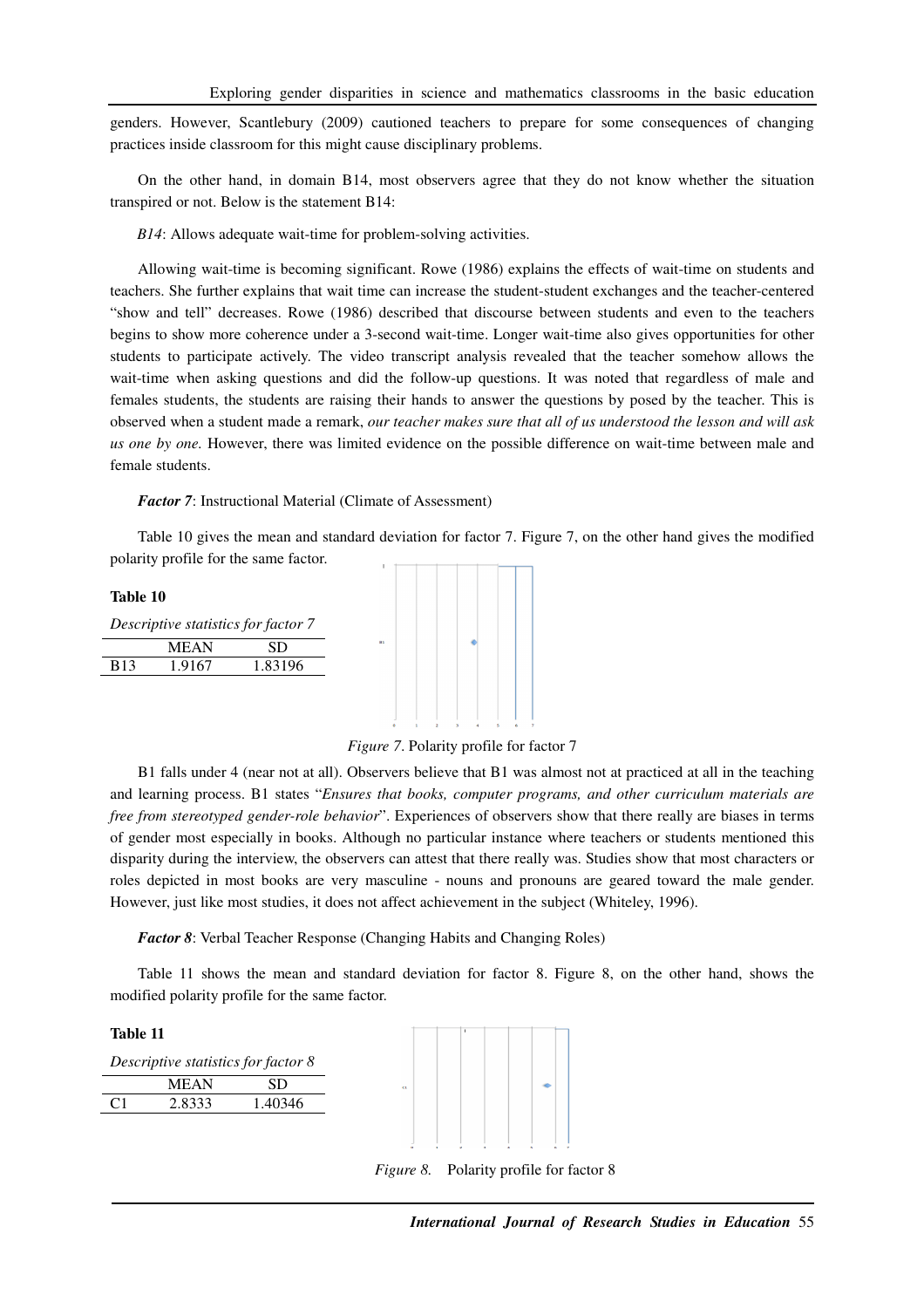Statement C1 falls under 3 or not at all. C1 says "Uses effort-appreciation statements more often with male than with female students". It shows that teachers give positive reinforcement to both gender no matter what the situation is. It was also observed from the interviews with teachers and students. Below are selected unedited responses:

*Teacher 5*: "Equal attention and treatment will be given to the students regardless of their gender." *Student 8*: "Yes, we are all treated equally."

Studies show that gender bias might be present in the past but in the present academic institutions, both sexes are now given equal opportunity (Zadker & Zittleman, 2009).

# **5. Conclusion and Recommendations**

Analysis of the observation reports and transcripts, gender biases in the science and mathematics classrooms can still be observed. Though students and teachers strongly agree, believe or claim that equality in sexes must be maintained at all times inside the classroom because in some aspects, it affects academic achievement and a healthy environment; still evidences were gathered to note that inequality in terms of quality persists. In all the factors presented, inequality in quality is mostly observed in factors 1, 2, and 3 which are on the areas of instruction and assessment, classroom management and environment, and teacher-student interaction. Most of these inequalities were observed to be highly influenced by the traditions, practices, beliefs and culture of the place or province. Although gender inequality in quality education exists in the country, cultural biases were not observed which emphasizes that most Filipinos tolerate different cultures and their practices and beliefs. Students as well as teachers are accustomed to multi-cultural setting and environment which started good collaboration for provision of education to the minorities and help the country achieve its major goal of education for all (EFA). While most students and teachers believed in equality in quality, this belief must be translated to action to enhance the quality of education provided to both genders. The study may then be an input data to policy makers and government agencies servicing education of the Filipino citizens. The study might have a different result for other cultural groups, it is therefore recommended that the instrument as well as the interview protocols be applied or used to other cultural groups in the Philippines and beyond for more conclusive results for the Philippines and other countries as well.

### **6. References**

- Al-Rodhan, N. R. F., & Stoudmann, G. (2006). *Definitions of globalization: A comprehensive overview and a proposed definition*. Program on the Geopolitical Implications of Globalization and Transnational Security: 6.
- Balisacan, A., & Fuwa, N. (2004). *Changes in spatial income inequality in the Philippines.* Research Paper No. 2004/34.World Institute for Development Economics Research.
- Balisacan, A., & Piza, S. (2003). *Nature and causes of income inequality in the Philippines*. Background Paper for the EADN Income Distribution Project.
- Berekashvili, N. (2012). *The role of gender-biased in teacher-student interaction*. Retrieved from http://www.degruyter.com/view/j/plc.2012.16.issue-1
- Cruz, L. (2007). *Philippine gender gap index status of Philippine women in Science*. Retrieved from http://www.asiainnova.es/pdf/cruz.pdf
- Dator-Bercilla, J. (2009). *Facing the continuing challenge of gender inequality and inequity*. Retrieved from http://www.socialwatch.org/sites/default/files/pdf/en/09\_missingtargets.pdf
- East Asia Pacific Regional UNGEI. (2009). Retrieved from http://www.ungei.org
- East Asia Pacific Regional UNGEI. (2010). Retrieved from http://www.ungei.org
- Francis, B., & Skelton, C. (2001). Men teachers and the construction of heterosexual masculinity in the classroom. *Sex Education: Sexuality, Society and Learning 1*(1), 9-21.
- Gender Equality Guide. (2013). Retrieved from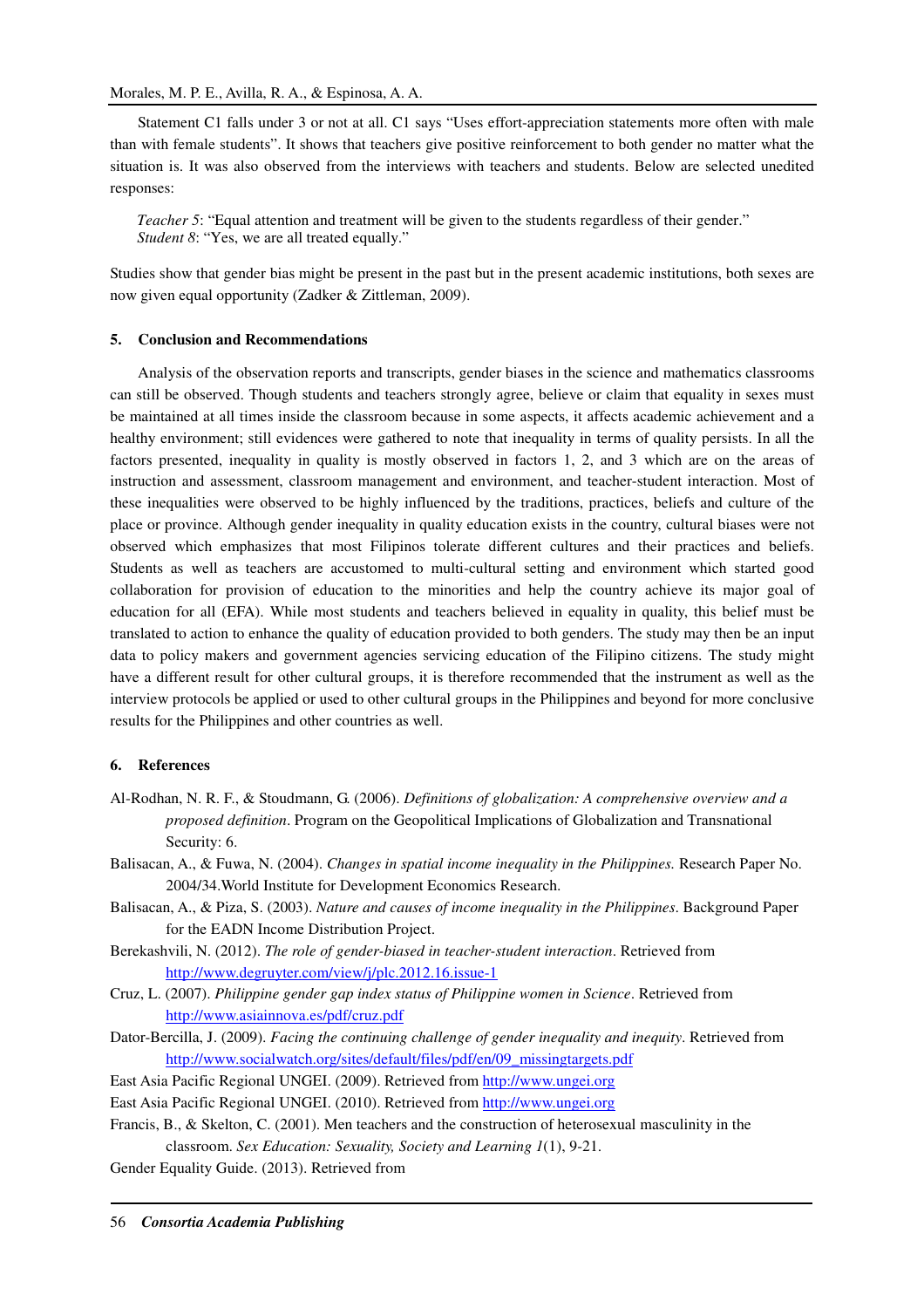http://pcoo.gov.ph/genderfairmedia/buk3\_gender\_equality\_guide.pdf

- Herz, B. (2006). *Educating girls in South Asia: promising approaches, UNGEI series UNICEF ROSA*. Retrieved from http://www.unicef.org/rosa/education\_2483.htm
- Herz, B., & Sperking, G. (2004). *What works in girls' education: evidence and policies from the developing world*. Council on Foreign Relation. Retrieved from http://www.cfr.org
- ILO. (2010). *Women in labour market: measuring progress and identifying challenges*. ILO, Geneva.
- Jenkins, N. (2006). *Factors that influence mathematics attitude*. Retrieved from http://scimath.unl.edu/MIM/files/research/JenkinsN.pdf
- Kane, E. (1995). Education and beliefs about gender inequality. *Social Problems 42*(1), 74-90.
- Manahan, M. (2010). *Focus on women and men in the Philippines ---closing the gender gap*. Retrieved from http://www.focusweb.org/philippines/fob-articles/socio-economic-monitor/391-focus-on-women-and-m en-in-the-Philillines-closing-the-gender-gap
- Mesa, E. (2007). Measuring education inequality in the Philippines. *Philippine Review of Economics, 44*(2), 33-70.
- Morales, M., & Espinosa, A. (2015). Development and validation of observation protocol for gender equity in classroom: towards achieving gender equality in education. *Research Journal of Social Sciences*, *8*(2), 1-12.
- Mullis, I., Martin, M., Fierros, E. Goldberg, A., & Stemler, S. (2000). *Gender differences in achievement: IEA's Third International Mathematics and Science Study (TIMSS)*. Retrieved from http://timssandpirls.bc.edu/timss1995i/TIMSSPDF/t95\_gender\_all.pdf
- OECD. (2011). *Women economics empowerment.* Issue Paper prepared by the DAC network on gender equality.
- Rashidi, N., & Naderi, S. (2012). *The effect of gender on the patterns of classroom interaction*. Retrieved from http://www.sapub.org/global/showpaperpdf.aspx?doi=10.5923/j.edu/20120203.02
- Rayaprol, A. (2010). *Gender equality in the classroom.* Teacher Plus. Retrieved from http://www.teacherplus.org/things-to-think-about/gender-equality-in-the-classroom
- Rowe, M. (1986). *Wait time: slowing down may be a way of speeding up.* Retrieved from http://www.sagepu.com/eis2study/articles/Budd%20Rowe.pdf
- Scantlebury, K. (2009). *Gender bias in teaching*. Retrieved from http://www.education.com/reference/article/gender-bias-in-teaching
- Social Watch Report. (2007). Retrieved from http://www.socialwatch.org/node/9292
- UNESCO Institute for Statistics .(UIS).(2007). Retrieved from http://www.uis.unesco.org/Pages/default.aspx
- UNESCO Institute for Statistics. (UIS). (2010). Retrieved from http://www.uis.unesco.org/Pages/default.aspx
- UNESCO, EFA Global Monitoring Report. (2008). Retrieved from

http://www.unesco.org/new/en/education/themes/leading-the-international-agenda/efareport/ UNESCO. (2007). *GENIA toolkit for promoting gender equality in education*. Retrieved from

http://www.unescobkk.org/education/gender/resources/genia-toolkit/

```
UNESCO. (2012). Retrieved from 
http://www.unesco.org/new/en/education/themes/leading-the-international-agenda/efareport/reports/201
2-skills/
```
UNESCO. (2014). *Position paper on education post- 2015*. Retrieved from http://en.unesco.org/post2015/

- United Nations Millennium Goal 3. (2010). *Promote gender equity and empower women*. Retrieved from http://www.un.org/millenniumgoals/gender.shtml
- Whiteley, P. (1996). The 'gender fairness' of integrated science textbooks used in Jamaican high schools. *International Journal of Science Education, 18*(8), 969-976. http://dx.doi.org/10.1080/0950069960180808
- Yoshida, K. (2012). *Gender perception in Southeast Asian countries: findings from JICA-RI values surveys*. Retrieved from

http://siteresources.worldbank.org/INTWDR2012/Resources/7778105-1299699968583/7786210-13226 71773271/yoshida-JICA-RI-Southeast-Asia-%28Yoshida%29.pdf